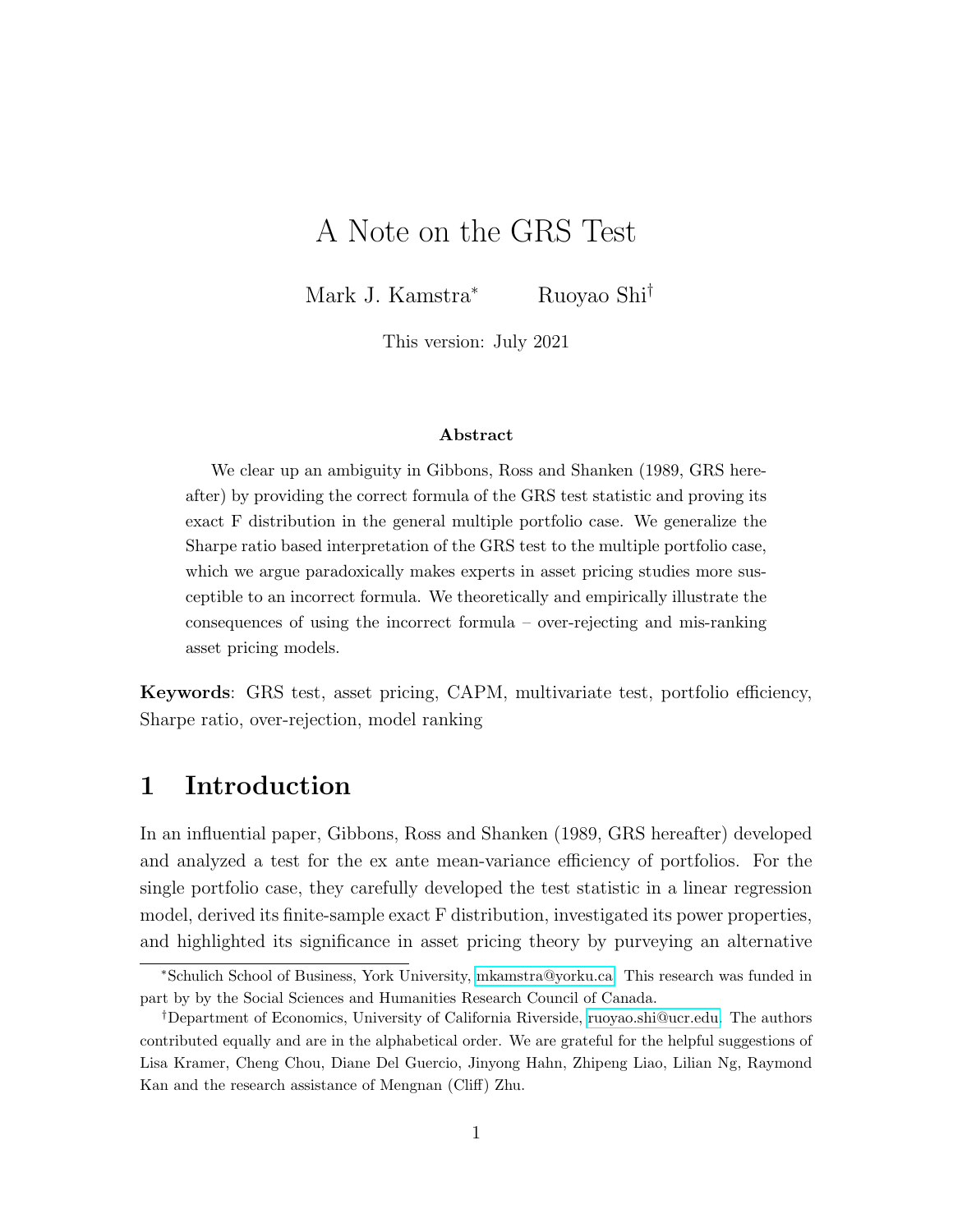interpretation involving the Sharpe ratio (Sharpe, 1966) – the excess return to a portfolio per unit of risk (or volatility, measured by standard deviation) – which is a key measure of portfolio efficiency. For the multiple portfolio case, however, GRS (1989, Section 7) were ambiguous on how the test statistic should be constructed.

In terms of asset pricing theory, the solution to the portfolio optimization prob-lem that yields the Sharpe ratio<sup>[1](#page-0-0)</sup> naturally requires the estimation of the variancecovariance matrix of the portfolio excess returns. As for statistics, the derivation of the finite-sample exact distribution of the GRS statistic exploits a projection matrix that, while resembling the variance-covariance matrix, is not. This equivocality of the "variance-covariance matrix" has apparently caused a confusion of the function of the GRS statistic, which is further exacerbated by the fact that the F distribution wrongfully conjures up a degrees of freedom adjustment (d.f. hereafter) that is improper in this case. This has led to the application of a very common incorrect formula that, paradoxically, is more likely to be used by financial economists, the experts in the field, than by someone who focuses only on the statistical aspect of the problem. We find that using the incorrect formula leads to: (i) a test statistic that does not follow the F distribution as prescribed and over-rejects the null hypothesis of portfolio efficiency; (ii) smaller models often being favored over larger ones when the statistic is used to rank asset pricing models. This error comes from mixing terms that fall out of portfolio optimization with a statistical object that comes from the finite-sample exact test derivation.

The purpose of this note is to clear up the ambiguity in the statement of the GRS test and in doing so, to highlight the error commonly made and its implications (both theoretical and empirical) for applied work. Section [2.1](#page-2-0) investigates the statistical aspect of the GRS test by deriving the correct GRS test statistic along with its finite-sample exact distribution for the general multiple portfolio case, as well as exploring the consequences of using the incorrect formula. Section [2.2](#page-6-0) highlights the interpretation of the GRS test using the Sharpe ratio and spells out the error often made by financial specialists in the context of the portfolio optimization problem. Section [3](#page-8-0) concludes with some important final remarks. We will adopt the notation in GRS (1989, Section 7) whenever possible.

<sup>&</sup>lt;sup>1</sup>Minimization of the volatility of a portfolio return subject to a portfolio mean return constraint, to be detailed in Section [2.2.](#page-6-0)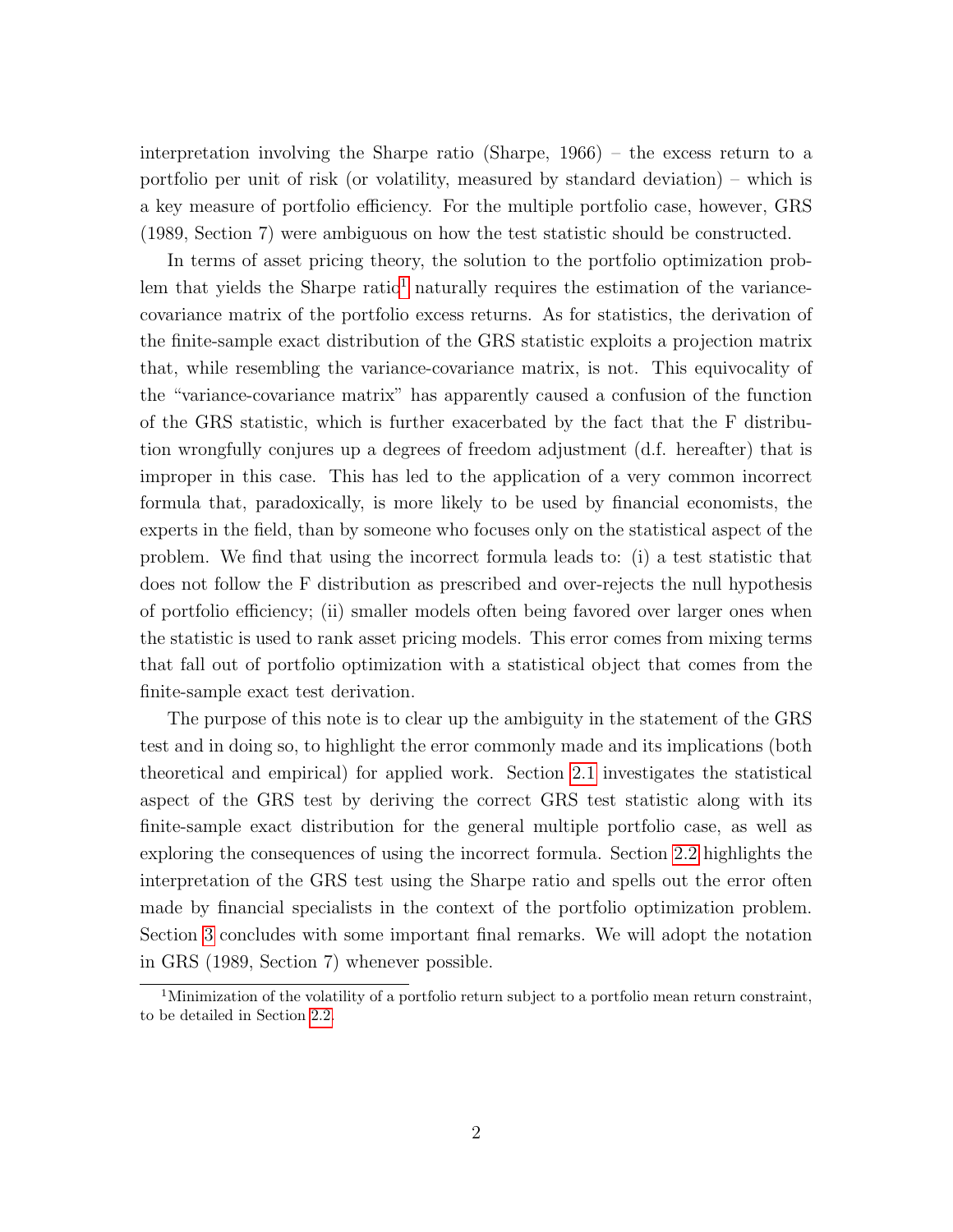# 2 Testing the Efficiency of Portfolios of Assets

The problem is to test the mean-variance efficiency of L portfolios, utilizing another N assets (known as test assets). Let  $\tilde{r}_{jt}$  denote the excess return on portfolio j in period t, let  $\tilde{r}_{pt} \equiv (\tilde{r}_{1t}, \ldots, \tilde{r}_{Lt})'$ , and let  $\tilde{r}_{it}$  denote the excess return on test asset i in period  $t (j = 1, ..., L, i = 1, ..., N$  and  $t = 1, ..., T$ ).

The mean-variance efficiency of the L portfolios has two implications that are instructive for coming up with tests of this efficiency. For the first implication, consider the linear regression model (eq. (17) of GRS, 1989):

<span id="page-2-1"></span>
$$
\tilde{r}_{it} = \delta_{i0} + \delta'_{i}\tilde{r}_{pt} + \tilde{\eta}_{it}, \quad \forall i = 1, \dots, N,
$$
\n(1)

where the L portfolios serve as factors and  $\tilde{\eta}_{it}$  denotes the disturbance term. If the L portfolios are efficient, then the intercepts in model [\(1\)](#page-2-1) will be zero; that is

<span id="page-2-2"></span>
$$
H_0: \ \delta_{i0} = 0, \quad \forall i = 1, \dots, N. \tag{2}
$$

See for instance Sharpe (1964) and Litner (1965). A more interesting implication, however, is that if the L portfolios are efficient, then the optimal portfolio consisting of the L portfolios and the N test assets will have the same Sharpe ratio as that consisting of the L portfolios only (GRS, 1989).

These two implications are well known in the literature. In the following two subsections, we will elaborate on what they indicate for tests of portfolio efficiency for the general multiple portfolio case. This side-by-side comparison helps shed light on why the mistake is made so often.

### <span id="page-2-0"></span>2.1 GRS Test for Multiple Portfolios

To elaborate on the first implication, it helps to take a purely statistical approach to the linear regression model [\(1\)](#page-2-1) and the hypothesis [\(2\)](#page-2-2), abstracting any economic interpretation of them. We first provide the GRS test statistic for the general  $L \geq 1$ case along with its finite-sample exact distribution.

<span id="page-2-3"></span>**Lemma 1** (Joint F test). Let  $\tilde{r}_p \equiv [\tilde{r}_{p1}, \ldots, \tilde{r}_{pT}]'$ ,  $\bar{r}_p \equiv T^{-1} \sum_{t=1}^T \tilde{r}_{pt}$ , and let  $\hat{\delta}_0$  be the least squares estimator of  $\delta_0 \equiv (\delta_{10}, \ldots, \delta_{N0})'$ ; also let  $\hat{\eta}_t \equiv (\hat{\eta}_{1t}, \ldots, \hat{\eta}_{Nt})'$  with  $\hat{\eta}_{it}$ being the least squares residuals of model [\(1\)](#page-2-1). We follow GRS (1989) to assume that the disturbance  $\tilde{\eta}_t \equiv (\tilde{\eta}_{1t}, \ldots, \tilde{\eta}_{Nt})'$  has a joint normal distribution with mean zero and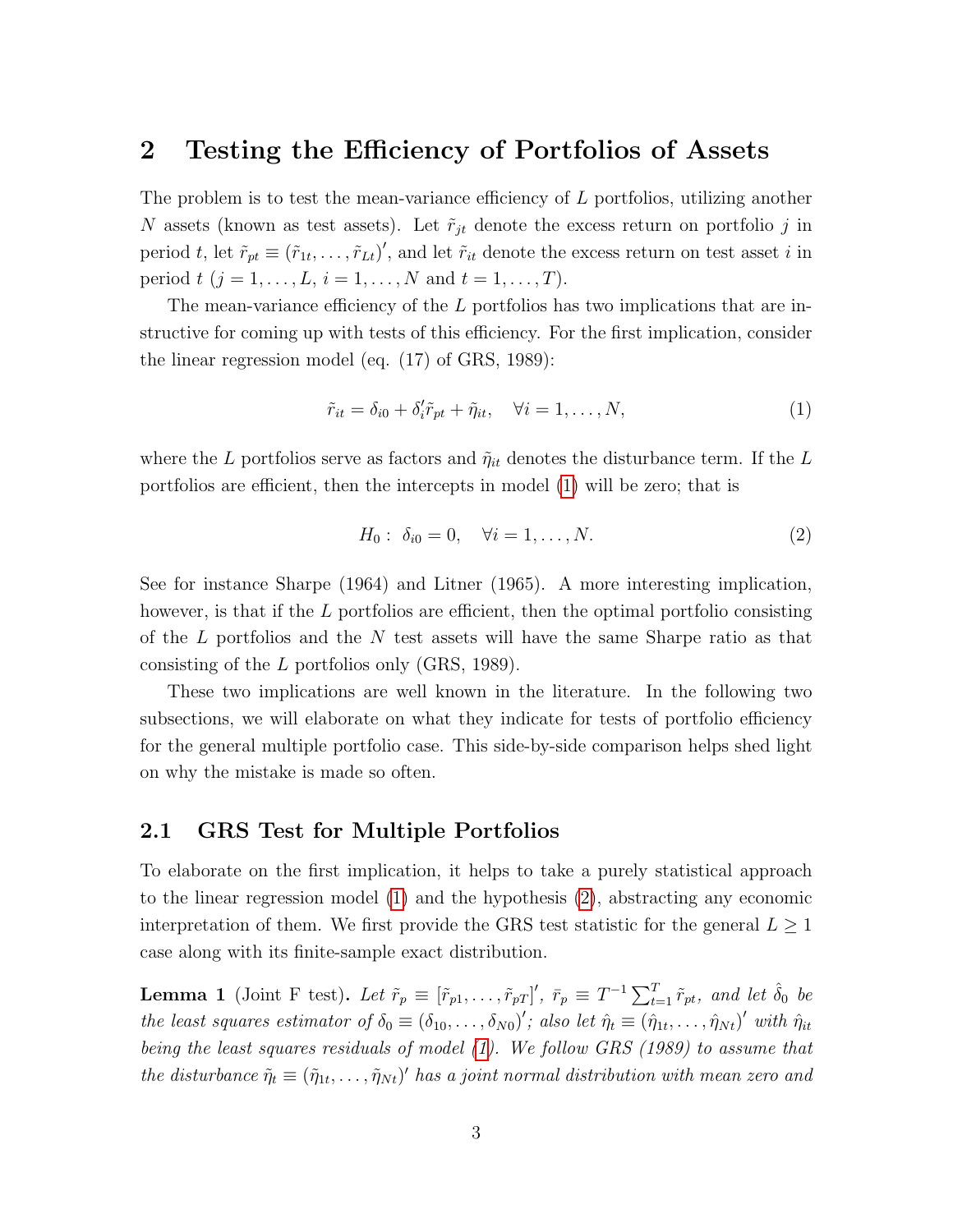nonsingular variance-covariance matrix  $\Sigma$  and is iid over t.<sup>[2](#page-0-0)</sup> Define

$$
\breve{\Omega} \equiv \frac{1}{T} \sum_{t=1}^{T} \tilde{r}_{pt} \tilde{r}'_{pt},\tag{3}
$$

<span id="page-3-4"></span><span id="page-3-0"></span>
$$
\widehat{\Sigma} \equiv \frac{1}{T - L - 1} \sum_{t=1}^{T} \widehat{\eta}_t \widehat{\eta}_t'. \tag{4}
$$

Then the statistic defined as

<span id="page-3-5"></span>
$$
\widetilde{W}^* \equiv \frac{T(T - N - L)}{N(T - L - 1)} \left( 1 - \overline{r}_p' \check{\Omega}^{-1} \overline{r}_p \right) \hat{\delta}_0' \widehat{\Sigma}^{-1} \hat{\delta}_0 \tag{5}
$$

follows the  $F_{N,T-N-L}$  distribution under the  $H_0$ .

From a purely statistical point of view, Lemma [1](#page-2-3) is all that one needs to test the hypothesis [\(2\)](#page-2-2), which is the usual joint F test of zero intercepts in a linear regression model, and its proof is standard (in Online Appendix [A\)](#page-10-0). Note that in this case, only Σ, the variance-covariance matrix of the **disturbances**  $\tilde{\eta}_{it}$ , needs to be estimated (by  $\hat{\Sigma}$  in eq. [\(4\)](#page-3-0)). It is also obvious in the proof (eq. [\(A.3\)](#page-11-0) and [\(A.5\)](#page-12-0) in Online Appendix [A\)](#page-10-0) that  $\check{\Omega}$  naturally arises in the **projection** of  $\tilde{r}_{it}$  onto the column space of  $\tilde{r}_p$ , the design matrix of model [\(1\)](#page-2-1). The following theorem, however, gives the generalized GRS test statistic that is equivalent to  $\tilde{W}^*$  in Lemma [1,](#page-2-3) generalizes the original GRS test when  $L = 1$ , and is easier to interpret from the portfolio optimization point of view (eq. [\(11\)](#page-7-0) below and the discussion that follows).

<span id="page-3-3"></span>Theorem [1](#page-2-3) (Generalized GRS test). Suppose all the conditions of Lemma 1 are satisfied. Define

<span id="page-3-2"></span>
$$
\widetilde{\Omega} \equiv \frac{1}{T} \sum_{t=1}^{T} \left( \widetilde{r}_{pt} - \overline{r}_{p} \right) \left( \widetilde{r}_{pt} - \overline{r}_{p} \right)' = \frac{1}{T} \sum_{t=1}^{T} \widetilde{r}_{pt} \widetilde{r}_{pt}' - \overline{r}_{p} \overline{r}_{p}' \tag{6}
$$

and the generalized GRS test statistic

<span id="page-3-1"></span>
$$
\widetilde{W} \equiv \frac{T(T - N - L)}{N(T - L - 1)} \left( 1 + \overline{r}_p' \widetilde{\Omega}^{-1} \overline{r}_p \right)^{-1} \hat{\delta}_0' \widehat{\Sigma}^{-1} \hat{\delta}_0. \tag{7}
$$

<sup>&</sup>lt;sup>2</sup>We acknowledge that it is difficult to take seriously the assumption of normality of returns – returns are bounded below by -100% due to limited liability in financial markets for publicly traded assets and returns are known to be heteroskedastic and dependent over time. Here we adopt the GRS (1989) setting for comparison purpose.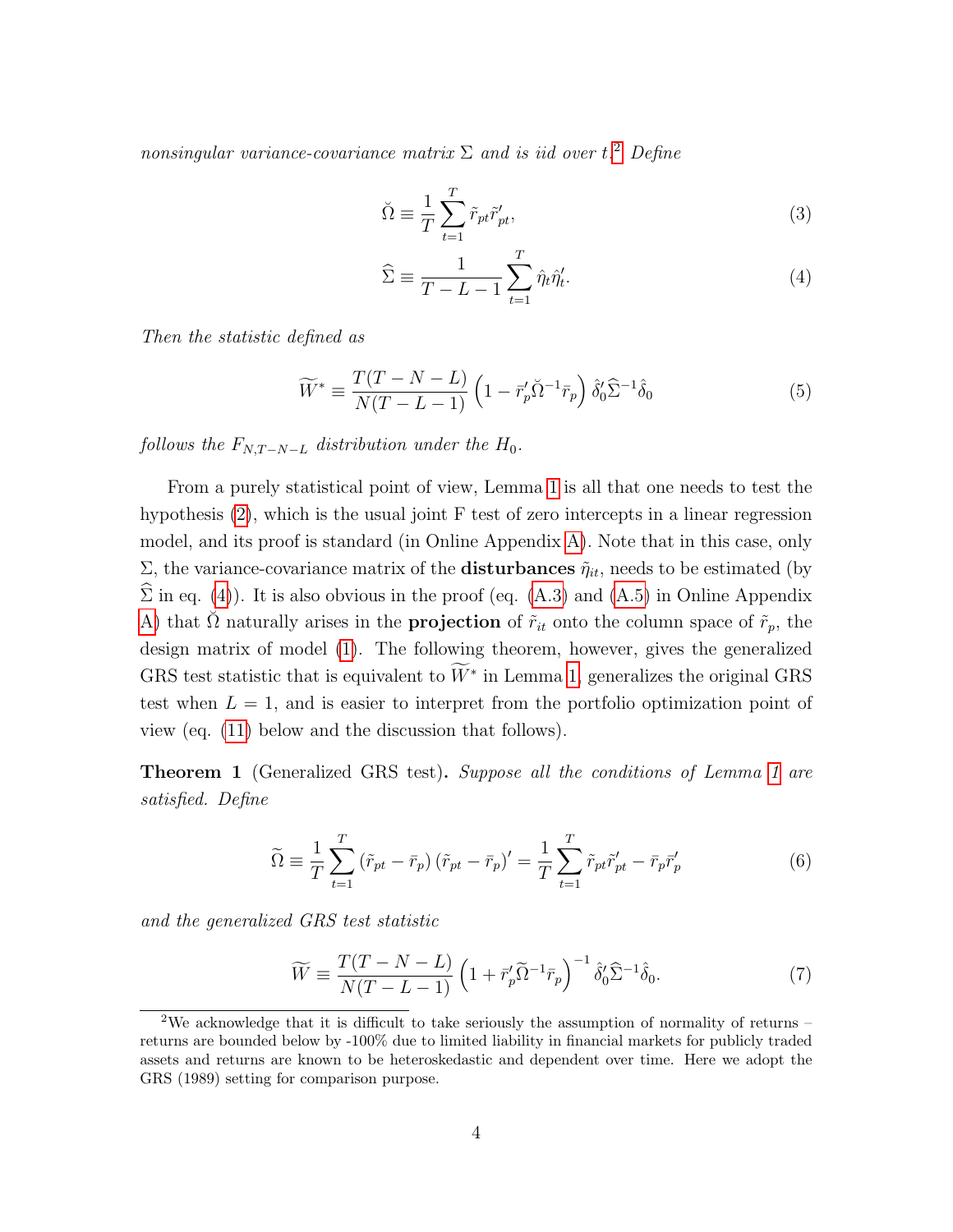Then  $\overline{W} = \overline{W}^*$ , and hence  $\overline{W}$  follows the  $F_{N,T-N-L}$  distribution under the  $H_0$ .

**Remark 1** (Original GRS test when  $L = 1$ ). When  $L = 1$ ,  $\tilde{\Omega}$  equals to  $\frac{1}{T} \sum_{t=1}^{T} \tilde{r}_{pt}^2$  –  $\bar{r}_p^2 = s_p^2$ , the sample variance of  $\tilde{r}_{pt}$  **without** d.f. defined by GRS (1989, p.1124). It then immediately follows that  $W$  in eq. [\(7\)](#page-3-1) is the same as the original GRS test statistic when  $L = 1$  (GRS, 1989, p.1124).

Although  $\tilde{\Omega}$  in eq. [\(6\)](#page-3-2) is reminiscent of the maximum likelihood estimator (MLE hereafter) of the variance-covariance matrix  $\Omega$  of the L portfolio excess returns  $\tilde{r}_{pt}$ , it is a conceptually different object. The use of the Sherman-Morrison formula in the proof of Theorem [1](#page-3-3) (in Online Appendix [A\)](#page-10-0) shows that  $\Omega$  is simply a result of rewriting  $\check{\Omega}$  (which in turn naturally arises in the projection of  $\tilde{r}_{it}$  onto the column space of  $\tilde{r}_p$ ), instead of an estimator of  $\Omega$ , so d.f. is not an admissible notion here.<sup>[3](#page-0-0)</sup>

For the  $L > 1$  case, GRS (1989, p.1146) gave a test statistic and its finite-sample exact F distribution under the  $H_0$ :

<span id="page-4-0"></span>
$$
\widehat{W} \equiv \frac{T(T - N - L)}{N(T - L - 1)} \left( 1 + \bar{r}_p' \widehat{\Omega}^{-1} \bar{r}_p \right)^{-1} \hat{\delta}_0' \widehat{\Sigma}^{-1} \hat{\delta}_0 \sim F_{N, T - N - L},
$$
\n(8)

where they prescribed  $\hat{\Omega}$  to be the **sample** variance-covariance matrix of  $\tilde{r}_{pt}$ <sup>[4](#page-0-0)</sup>. Since the sample variance-covariance matrix customarily entails d.f., i.e.,

<span id="page-4-1"></span>
$$
\widehat{\Omega} \equiv \frac{1}{T-1} \sum_{t=1}^{T} \left( \widetilde{r}_{pt} - \overline{r}_{p} \right) \left( \widetilde{r}_{pt} - \overline{r}_{p} \right)' = \frac{T}{T-1} \widetilde{\Omega},\tag{9}
$$

the statistic  $\widehat{W}$  suggested by GRS (1989) differs from our  $\widetilde{W}$ , and Theorem [1](#page-3-3) therefore immediately implies that  $\widehat{W}$  does not follow the  $F_{N,T-N-L}$  distribution as prescribed.

Although GRS (1989) were careful to point out that  $\widetilde{\Omega}$  (without d.f.) should be used for the  $L = 1$  case and Shanken (1986) clearly stated the same for the  $L > 1$ case in a separate paper, their ambiguity and choice of words for the  $L > 1$  case in GRS (1989) made readers particularly susceptible to incorrectly using  $\widehat{\Omega}$  (with d.f.) instead, which leads to a test statistic  $\widehat{W}$  that does not follow the prescribed  $F_{N,T-N-L}$  distribution. For example, popular packages in R and Stata use  $\widehat{\Omega}$  when computing the GRS test statistic.

<sup>&</sup>lt;sup>3</sup>The equivalence between  $\widetilde{W}^*$  and  $\widetilde{W}$  is obvious for the  $L = 1$  case, but requires the Sherman-Morrison formula to show for the  $L > 1$  case.

<sup>&</sup>lt;sup>4</sup>And everything else in eq.  $(8)$  is as defined in Lemma [1.](#page-2-3)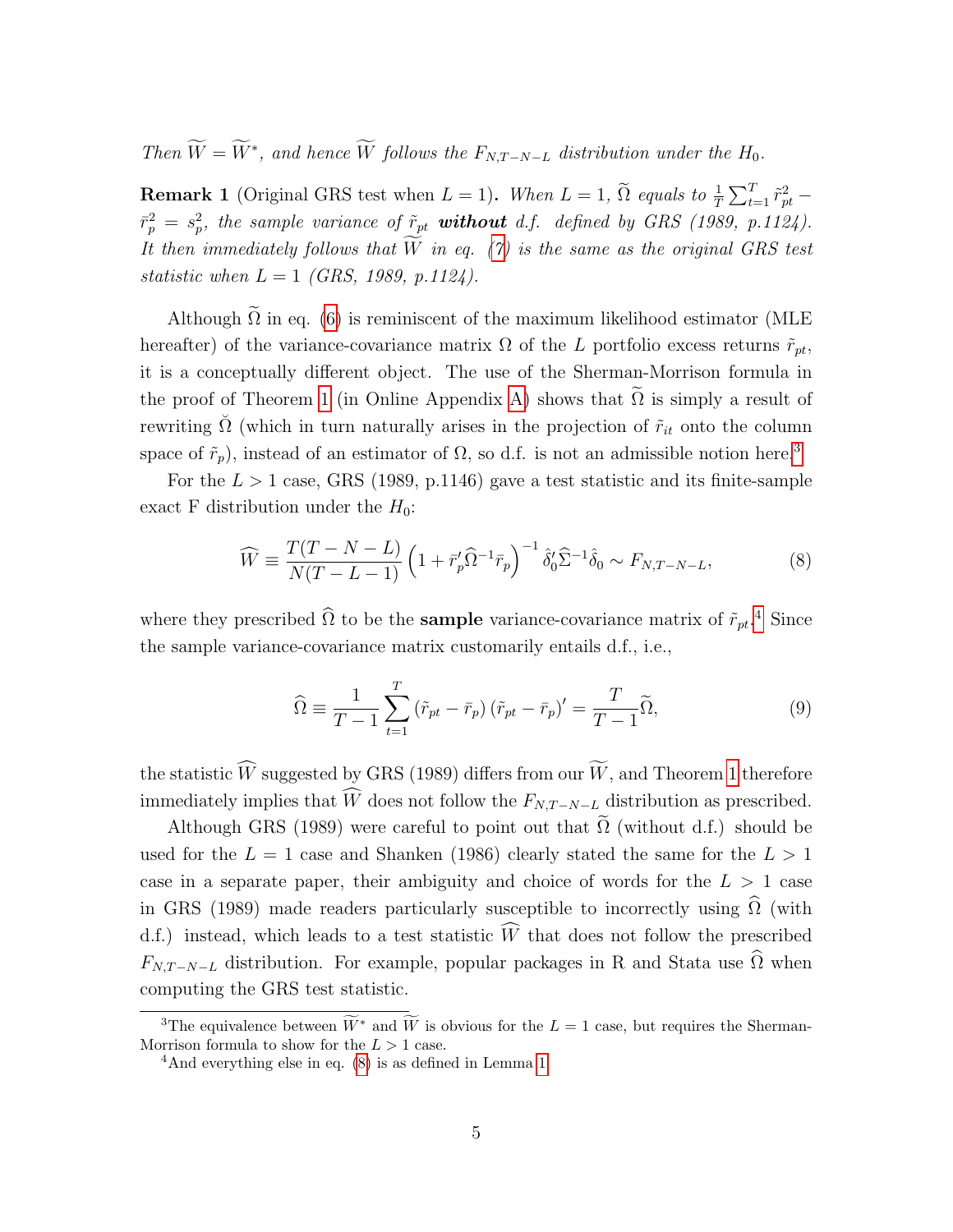We discover two major consequences of using the incorrect GRS test statistic in empirical asset pricing studies. First, the incorrect GRS test statistic  $\widehat{W}$  overrejects the null hypothesis of portfolio efficiency when gauged against the  $F_{N,T-N-L}$ distribution. Our simulation experiments (detailed in Online Appendix [B](#page-12-1) and results reported in Table [B.1\)](#page-13-0) show that the over-rejection can be large if the number of test assets  $(N)$  is large even when the sample period  $(T)$  is long – we see substantial over-rejection of the null hypothesis with 25 test assets and five factors for  $T = 400$ calibrated to typical monthly data. The following remark provides the justification for our empirical findings.

<span id="page-5-0"></span>**Remark 2** (Over-rejection). Take the ratio between  $\widehat{W}$  in eq. [\(8\)](#page-4-0) and  $\widetilde{W}$  in eq. [\(7\)](#page-3-1), then by the relationship between  $\widehat{\Omega}$  and  $\widetilde{\Omega}$  in eq. [\(9\)](#page-4-1) we get the ratio

<span id="page-5-1"></span>
$$
\frac{\widehat{W}}{\widetilde{W}} = \frac{1 + \bar{r}_p' \widetilde{\Omega}^{-1} \bar{r}_p}{1 + \frac{T-1}{T} \bar{r}_p' \widetilde{\Omega}^{-1} \bar{r}_p},\tag{10}
$$

which measures how much the incorrect formula inflates the GRS test statistic. Define a function  $g(x) = \frac{1+x}{1+\frac{T-1}{T}}$ . Since the first order derivative of this function is  $g'(x) =$  $1/T \sim 0$  and  $\frac{1+T}{T}$  $\frac{1}{1+\frac{T-1}{T}x^2} > 0$ , we know that  $g(x)$  is a monotonically increasing function of x. This, combined with the facts that  $g(0) = 1$  and  $\bar{r}'_p \tilde{\Omega}^{-1} \bar{r}_p \geq 0$ , implies that  $\widetilde{W}/\widetilde{W} \geq 1$ . As a result, when  $\widehat{W}$  is gauged against the  $F_{N,T-N-L}$ , the distribution of  $\widetilde{W}$ , it will over-reject the null hypothesis.

In addition, the significance of the GRS test statistic in recent financial studies, as Fama and French (2015) advocate, resides in the ranking of competing asset pricing models rather than testing them, since, as Fama and French (2015) remark, all models are merely approximations of the asset pricing mechanism and will be rejected by a sufficiently powerful test given enough data. Models with smaller GRS test statistics are favored as they are regarded as fitting the data better. Using the data borrowed from Fama and French (2015, 2016), we show that the incorrect GRS test statistic  $\widehat{W}$  can easily flip the ranking between the single factor CAPM and four/five-factor Fama-French models (detailed in Online Appendix [C](#page-13-1) and results reported in Table [C.1\)](#page-14-0). The next remark provides some intuition for our empirical findings.

**Remark 3** (Model ranking). Some back-of-the-envelop calculation suggests that  $\bar{r}'_p \tilde{\Omega}^{-1} \bar{r}_p$ tends to be larger for models with more factors. To see this, let  $\mu_{\tilde{r}_p}$  denote the mean vector of  $\tilde{r}_{pt}$ , then by the central limit theorem, we have  $\sqrt{T}(\bar{r}_p - \mu_{\tilde{r}_p}) \stackrel{d}{\longrightarrow} \mathcal{N}(0, \Omega)$ ;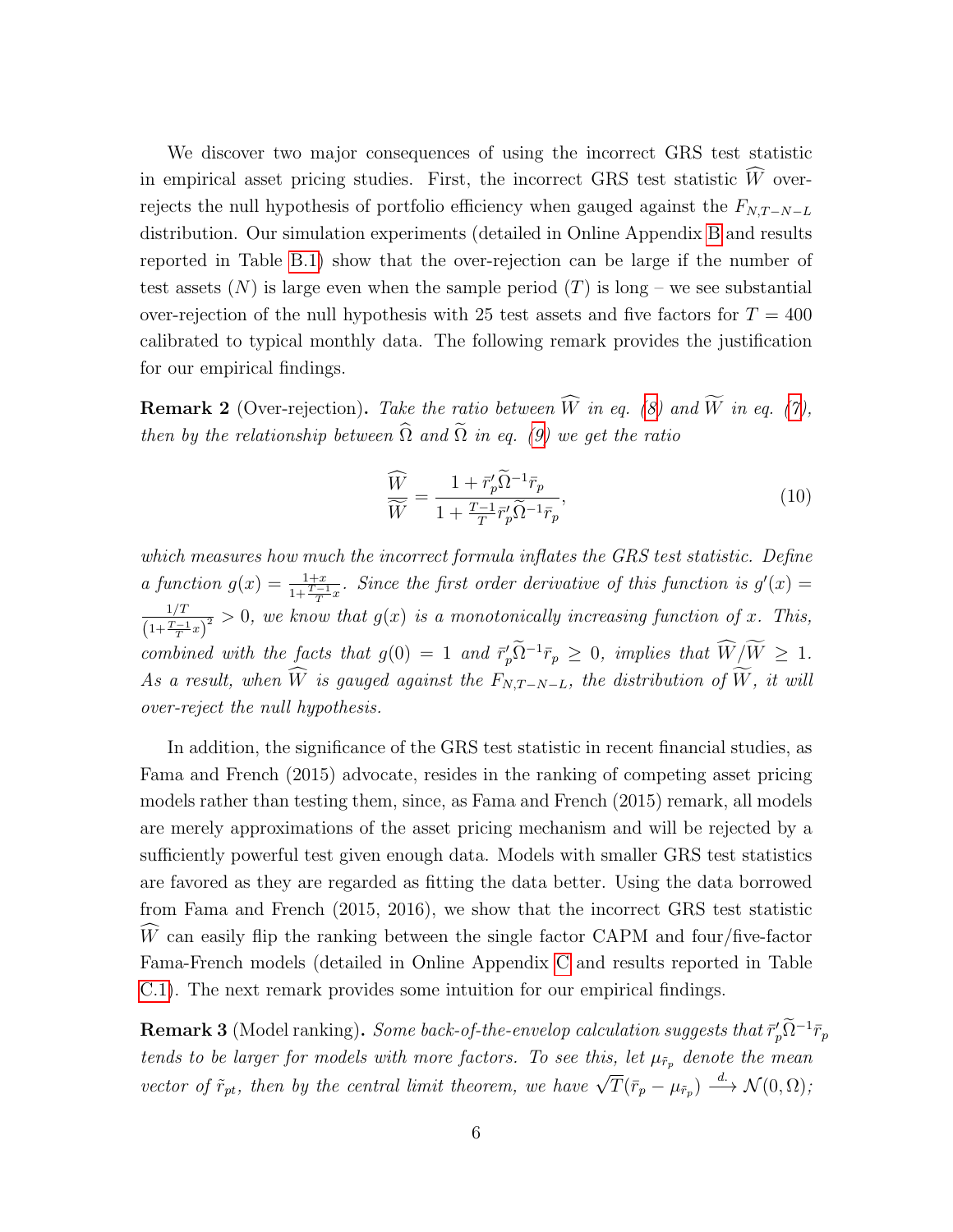and by the law of large numbers, we have  $\widetilde{\Omega} \stackrel{p}{\longrightarrow} \Omega$ . These two results imply that  $T(\bar{r}_p - \mu_{\tilde{r}_p}) \to \infty^d$  and  $\chi_L^2$ . Note that  $E(\chi_L^2) = L$ , so this in turn implies that for fixed T, the mean of  $\bar{r}'_p \Omega^{-1} \bar{r}_p$  is approximately  $E(\bar{r}'_p \Omega^{-1} \bar{r}_p) \approx \frac{L}{T} + 2E(\bar{r}'_p \Omega^{-1} \mu_{\tilde{r}_p}) \mu_{\tilde{r}_p}' \Omega^{-1} \mu_{\tilde{r}_p} = \frac{L}{T} + \mu_{\tilde{r}_p}' \Omega^{-1} \mu_{\tilde{r}_p}$ , where  $\mu_{\tilde{r}_p}' \Omega^{-1} \mu_{\tilde{r}_p}$  is expected to increase with L since the dimensions of both  $\mu_{\tilde{r}_p}$  and  $\Omega$  increase with L. As a result, the random variable  $\bar{r}_p'\tilde{\Omega}^{-1}\bar{r}_p$  tends to increase with L **on average**.<sup>[5](#page-0-0)</sup> Combined with Remark [2,](#page-5-0) this means that the ratio in eq. [\(10\)](#page-5-1) tends to be larger for larger models; that is, smaller models tend to be disproportionally favored if the incorrect GRS test statistic  $\widehat{W}$  is used to rank models, compared to the ranking based on the correct GRS statistic  $\widetilde{W}$ .

**Remark 4** (Model ranking using p-value). Beyond this sensitivity of model ranking to the d.f. calculation, we note that the use of the raw GRS statistic is subject to a familiar critique akin to that of the use of  $R^2$  for model selection. In this context, we suggest using the p-value of the statistic  $\tilde{W}$  from the F distribution.

### <span id="page-6-0"></span>2.2 Interpretation of the GRS Test Using the Sharpe Ratio

To elaborate on the second implication, that if the L portfolios are efficient then the optimal portfolio consisting of the  $L$  portfolios and the  $N$  test assets will have the same Sharpe ratio as that consisting of the L portfolios only, we first consider a general portfolio optimization problem that yields the Sharpe ratio. Let  $\tilde{r}$  denote a vector of excess returns of K assets  $(K \geq 1)$ , and let  $\mu_{\tilde{r}}$  and  $\Omega_{\tilde{r}}$  be their ex ante mean vector and variance-covariance matrix, respectively. Let  $m$  be the target mean excess return and  $\omega$  be a vector of K asset weights. The optimal portfolio weights  $\omega^*$  solve

$$
\min_{\omega} \omega' \Omega_{\tilde{r}} \omega, \text{ subject to } \omega' \mu_{\tilde{r}} = m.
$$

Recall that the Sharpe ratio captures the mean excess return to a portfolio per unit of volatility (standard deviation), so the squared Sharpe ratio of the optimal portfolio composed of these K assets is

$$
\theta^{*2} \equiv \left(\frac{m}{\sqrt{\omega^{*'}\Omega_{\tilde r}\omega^{*}}}\right)^2 = \mu'_{\tilde r}\Omega_{\tilde r}^{-1}\mu_{\tilde r},
$$

<sup>&</sup>lt;sup>5</sup>We need to point out that the argument here is based on an approximation, as  $E(\bar{r}'_p\tilde{\Omega}^{-1}\bar{r}_p)$  is a non-linear function of  $\bar{r}_p$  and  $\tilde{\Omega}$ . Moreover,  $\bar{r}'_p \tilde{\Omega}^{-1} \bar{r}_p$  may deviate from its mean for a particular sample. Therefore, it is entirely possible that the incorrect formula of the GRS test favors larger models in some cases.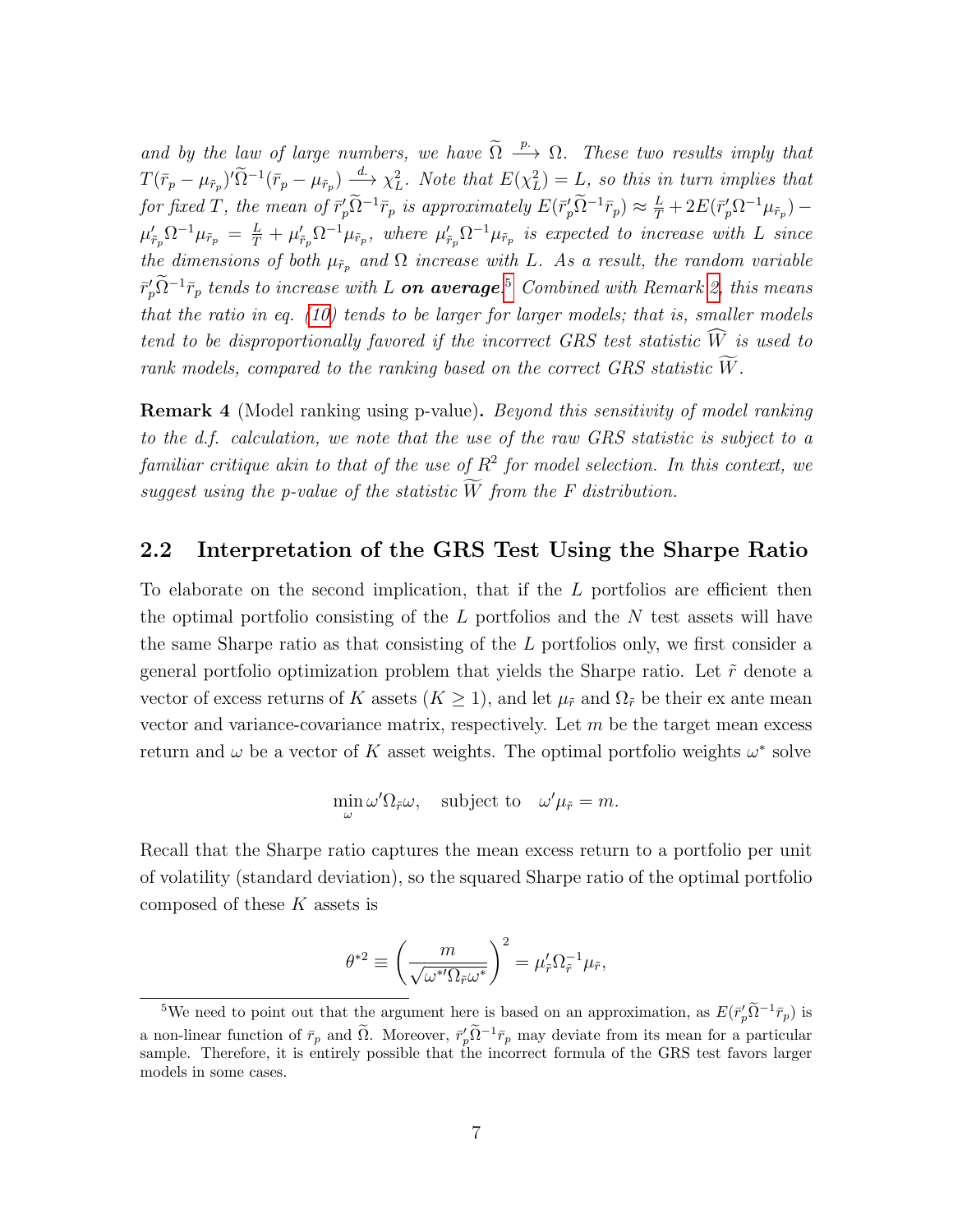in which the variance-covariance matrix  $\Omega_{\tilde{r}}$  of the K assets plays a central role.

Applying this general result separately to the Sharpe Ratio of the L portfolios and the N test assets, and to the Sharpe ratio of the L portfolios alone (detailed in Online Appendix [D\)](#page-15-0), we get the following  $W$ , involving the squared Sharpe ratio  $\theta_{N+L}^{*2}$  of both the L portfolios and the N test assets and the squared Sharpe ratio  $\theta_p^{*2}$ of the L portfolios only,

<span id="page-7-0"></span>
$$
W \equiv \left(\frac{\sqrt{1 + \theta_{N+L}^{*2}}}{\sqrt{1 + \theta_p^{*2}}}\right)^2 - 1 = \left(1 + \mu_{\tilde{r}_p}' \Omega^{-1} \mu_{\tilde{r}_p}\right)^{-1} \delta_0' \Sigma^{-1} \delta_0.
$$
 (11)

Under the null hypothesis of portfolio efficiency,  $W$  is zero, which generalizes eq.  $(7)$ in GRS (1989) to the  $L > 1$  case.

Note that in the derivation of eq. [\(11\)](#page-7-0) (in Online Appendix [D\)](#page-15-0), both  $\Omega$  and  $\Sigma$  are understood to be variance-covariance matrices (of the portfolio excess returns  $\tilde{r}_{pt}$  and of the disturbance term  $\tilde{\eta}_t$ , respectively). Based on eq. [\(11\)](#page-7-0), tests for the portfolio efficiency can be constructed as an ex post (sample) analog of  $W$ , by replacing each of its components with its estimator. It is natural to replace  $\mu_{\tilde{r}_p}$  with  $\bar{r}_p$ , and  $\delta_0$ with  $\hat{\delta}_0$ . When it comes to the variance-covariance matrices  $\Omega$  and  $\Sigma$ , however, two simple estimators are equally commonly used – the unbiased estimators  $(\widehat{\Omega}$  and  $\widehat{\Sigma})$ and the MLE  $(\Omega \text{ and } \Sigma)$ .<sup>[6](#page-0-0)</sup> As far as the optimal portfolio theory is concerned, any combination of them, including both  $\widetilde{W}$  and  $\widehat{W}$ , suffices to test whether the two Sharpe ratios are the same (i.e., whether  $W = 0$ ), provided that the correct finite-sample exact distribution is used.<sup>[7](#page-0-0)</sup> The tricky part is that since both  $\Omega$  and  $\Sigma$  are interpreted as variance-covariance matrices in the optimal portfolio theory, the exact  $F_{N,T-N-L}$  distribution strongly conjures up a d.f. adjustment for **both** of them, which results in  $\widehat{W}$  that does not follow the  $F_{N,T-N-L}$  distribution, while in fact only the combination of  $\tilde{\Omega}$  (without d.f.) and  $\hat{\Sigma}$  (with d.f.) leads to  $\widetilde{W}$ , which follows the convenient  $F_{N,T-N-L}$  distribution. This perhaps explains why financial economists, the experts in the field, are more likely to use the incorrect statistic  $\widehat{W}$  than someone who focuses on the statistical problem rather than the portfolio optimization problem.

 ${}^{6}\tilde{\Sigma}$  is not formally defined in this paper.

<sup>&</sup>lt;sup>7</sup>Without using the Sherman-Morrison formula, the correspondence between  $\widetilde{W}^*$  and W, on the other hand, is not straightforward.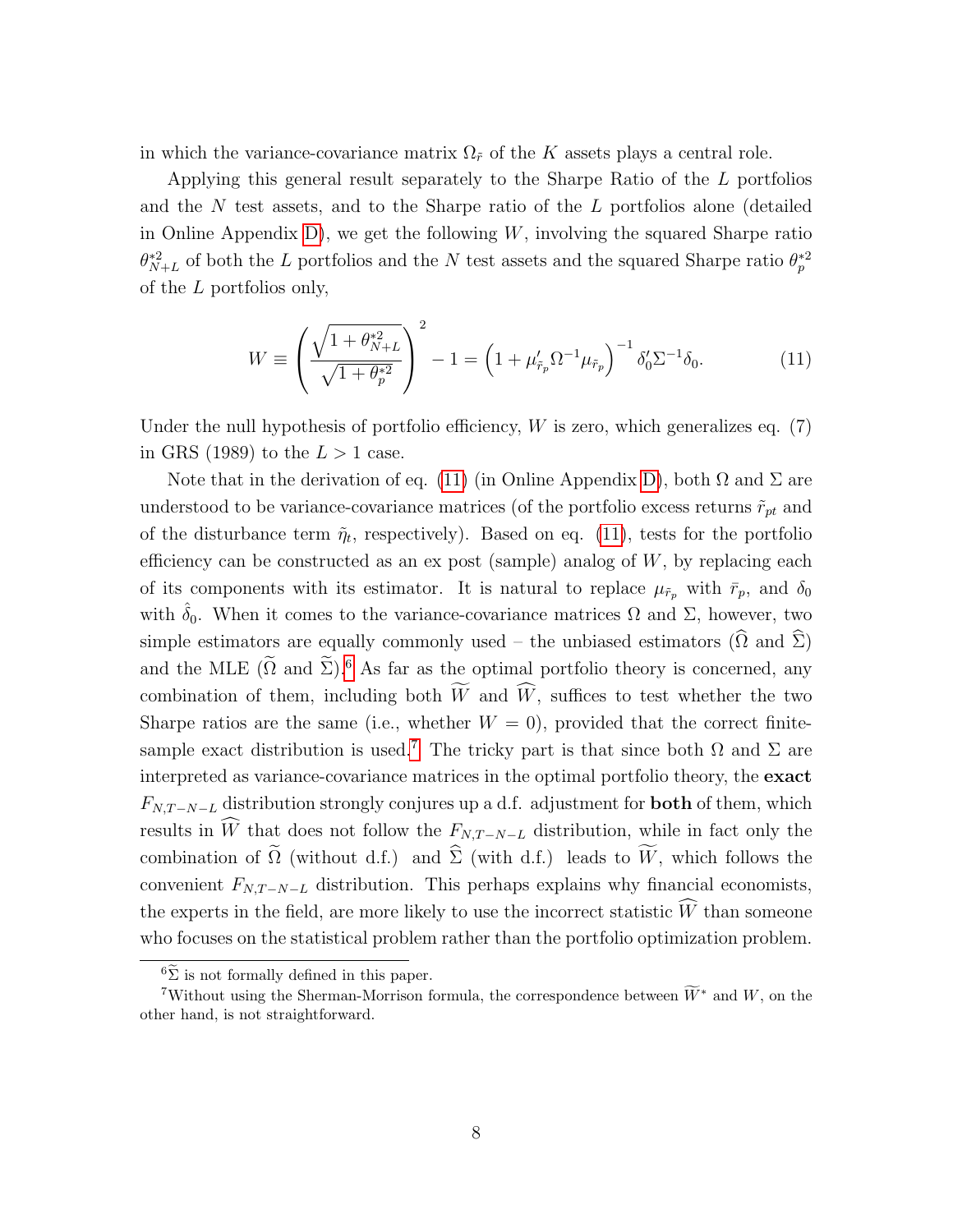## <span id="page-8-0"></span>3 Concluding Remarks

The GRS test statistic, as a sample analog of the solution to a portfolio optimization problem and used in a finite-sample F test, should from the perspective of a financial economist involve  $\widehat{\Omega}$ , the d.f. adjusted estimator of the variance-covariance matrix  $\Omega$ of the portfolio excess returns. As a consequence, an applied researcher in finance is more likely to use the statistic  $\widehat{W}$  which incorrectly implements a d.f. adjustment. Certainly in practice this appears to be the case.

Paradoxically, this error is clearly visible when turning a blind eye to the economic interpretation of the GRS test and taking a purely statistical approach. Even though  $\tilde{\Omega}$  is numerically the same as the usual MLE (without d.f.) of  $\Omega$ ,  $\tilde{\Omega}$  naturally arises in the projection onto the column space of  $\tilde{r}_p$ , the design matrix of model [\(1\)](#page-2-1), not as an estimator of the variance-covariance matrix  $\Omega$ . Hence a d.f. adjustment should not be applied.

Finally, if  $T$  is large enough such that the difference between  $\widehat{W}$  and  $\widetilde{W}$  becomes negligible, then the  $\chi^2_N$  distribution is adequate if all that is required is a joint test on the intercepts.<sup>[8](#page-0-0)</sup> The  $F_{N,T-N-L}$  distribution is, however, inherently pertinent to **exact** tests where one should make a point of computing the degrees of freedom correctly. Further, among all the potential constructions of the GRS test statistic,  $\widetilde{W}$  is the only form with a known small-sample distribution, and the p-value of the F test is suited to the purposes of ranking models. For this reason we recommend the exact F test construction with its attendant  $F_{N,T-N-L}$  distribution.

### References

- Fama, E. F. and French, K. R., 2015. A Five-Factor Asset Pricing Model. Journal of Financial Economics 116(1), 1-22.
- Fama, E. F. and French, K. R., 2016. Dissecting Anomalies With A Five-Factor Model. The Review of Financial Studies 29(1), 69-103.
- Gibbons, M., Ross, S., and Shanken, J., 1989. A Test of the Efficiency of A Given Portfolio. Econometrica 57(5), 1121-1152.
- Lintner, J., 1965. The Valuation of Risk Assets and the Selection of Risky Investments in Stock Portfolios and Capital Budgets. The Review of Economics and Statistics 47(1), 13-37.

<sup>&</sup>lt;sup>8</sup>Both of the properly re-scaled test statistics  $N\hat{W}$  and  $N\hat{W}$  have a limit  $\chi^2_N$  distribution as  $T\to\infty$ .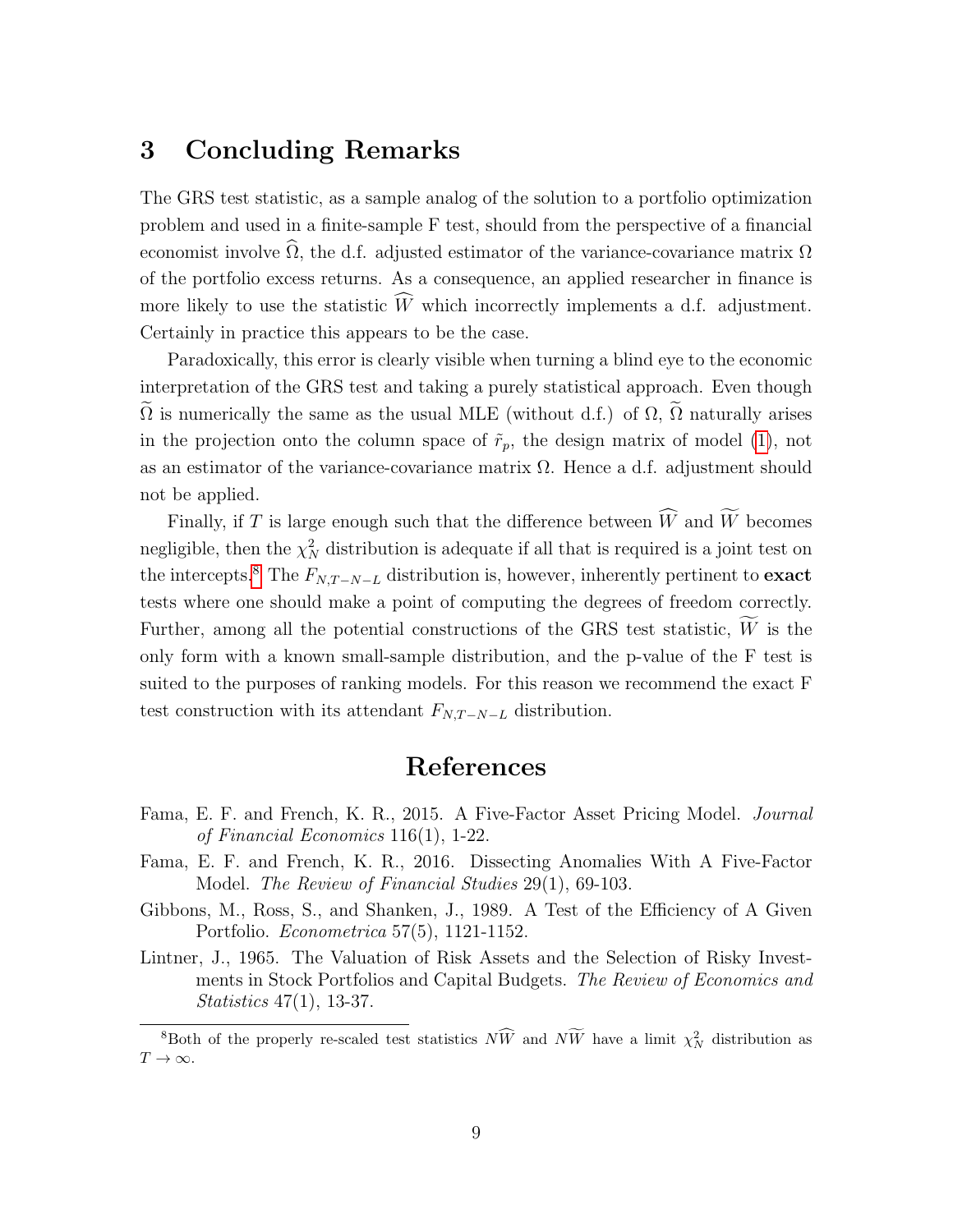- Shanken, J., 1986. Testing Portfolio Efficiency when the Zero-Beta Rate is Unknown: A Note. The Journal of Finance 41(1), 269-276.
- Sharpe, W., 1964. Capital Asset Prices: A Theory of Market Equilibrium Under Conditions of Risk. Journal of Finance 19, 425-42.
- Sharpe, W. F., 1966. Mutual fund performance. The Journal of Business 39(1), 119-138.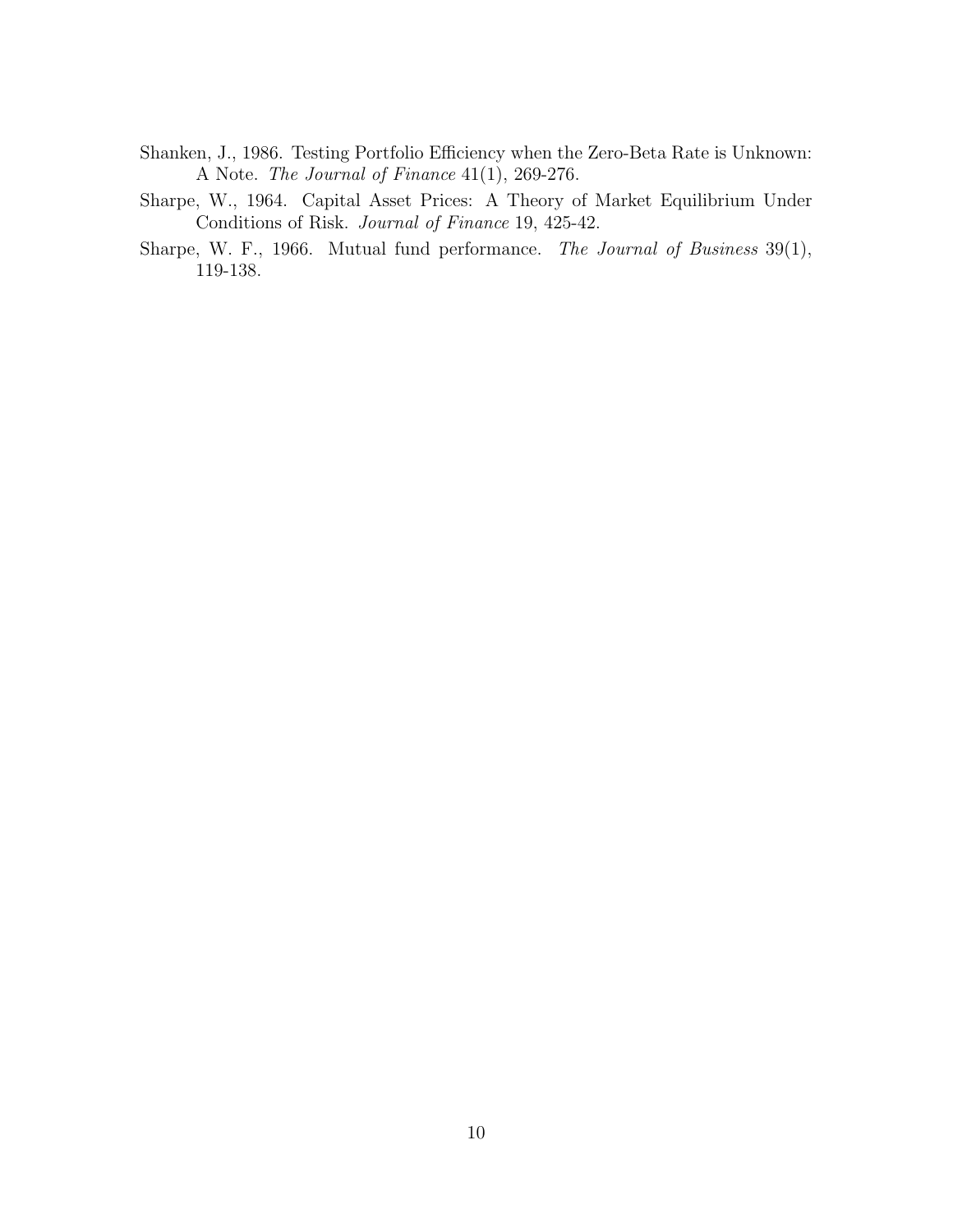# (NOT FOR PUBLICATION) ONLINE APPENDICES FOR "A NOTE ON THE GRS TEST"

Mark J. Kamstra<sup>[9](#page-0-0)</sup> Ruoyao Shi<sup>[10](#page-0-0)</sup> This version: July 2021

### <span id="page-10-0"></span>A Proofs

<span id="page-10-1"></span>To prove Theorem [1](#page-3-3) in the paper, we use the following lemmas.

**Lemma 2.** If a random vector Y and a random matrix W satisfy: (i)  $Y \sim \mathcal{N}_d(\mu, \Sigma)$ , the d dimensional normal distribution; (ii) W ~  $\mathcal{W}_d(f, \Sigma)$ , the  $d \times d$  dimensional Wishart distribution; and (iii)  $Y \perp W$ . Then given the Hotelling's T-squared defined  $as T^2 \equiv f(Y - \mu)'W^{-1}(Y - \mu)$ , we have  $F \equiv \frac{f - d + 1}{fd}T^2 \sim F_{d,f-d-1}$ .

<span id="page-10-2"></span>**Lemma 3** (Sherman-Morrison formula). Suppose A is an invertible  $L \times L$  matrix and u and v are  $L \times 1$  vectors. If  $A + uv'$  is invertible, then  $(A + uv')^{-1} = A^{-1} - \frac{A^{-1}uv'A^{-1}}{1 + v'A^{-1}uv'}$  $\frac{4^{-1}uv' A^{-1}}{1+v' A^{-1}u}.$ 

Lemma [2](#page-10-1) is a standard result in multivariate statistics (see, e.g., Anderson, 2003, Theorem 5.2.2), and Lemma [3](#page-10-2) is a standard result in linear algebra (see, e.g., Bartlett, 1951, pp. 107).

**Proof of Lemma [1.](#page-3-3)** The proof proceeds in three steps.

Step 1. In this step, we will show that under the null hypothesis [\(2\)](#page-2-2),

<span id="page-10-3"></span>
$$
\sqrt{T(1 - \bar{r}_p' \check{\Omega}^{-1} \bar{r}_p)} \hat{\delta}_0 \sim \mathcal{N}_N(0, \Sigma), \tag{A.1}
$$

where  $\check{\Omega}$  is defined in eq. [\(3\)](#page-3-4).

Let  $\ell_T$  denote a  $T \times 1$  vector with every element being one, and let  $I_T$  denote the  $T \times T$  identity matrix. Define  $P_{p,T} = \tilde{r}_p (\tilde{r}'_p \tilde{r}_p)^{-1} \tilde{r}'_p$  as the  $T \times T$  projection matrix (onto the column space of  $\tilde{r}_p$ ) and its  $T \times T$  complement matrix  $Q_{p,T} = I_T - P_{p,T}$ . It is a standard result (e.g., Hayashi, 2000, pp. 18-19) that the OLS estimator of  $\delta_{i0}$  satisfies  $\hat{\delta}_{i0} - \delta_{i0} = (\ell'_T Q_{p,T} \ell_T)^{-1} \ell'_T Q_{p,T} \tilde{\eta}_i$ , where  $\tilde{\eta}_i \equiv (\tilde{\eta}_{i1}, \ldots, \tilde{\eta}_{iT})'$  for  $\forall i = 1, \ldots, N$ . Since  $\tilde{\eta}_{it}$  has normal distribution, and let  $\sigma_{ii}^2$  denote the  $(i, i)$  entry of  $\Sigma$ , then it is a standard

<sup>9</sup>Schulich School of Business, York University, [mkamstra@yorku.ca.](mailto:mkamstra@yorku.ca)

<sup>&</sup>lt;sup>10</sup>Department of Economics, University of California Riverside, [ruoyao.shi@ucr.edu.](mailto:ruoyao.shi@ucr.edu)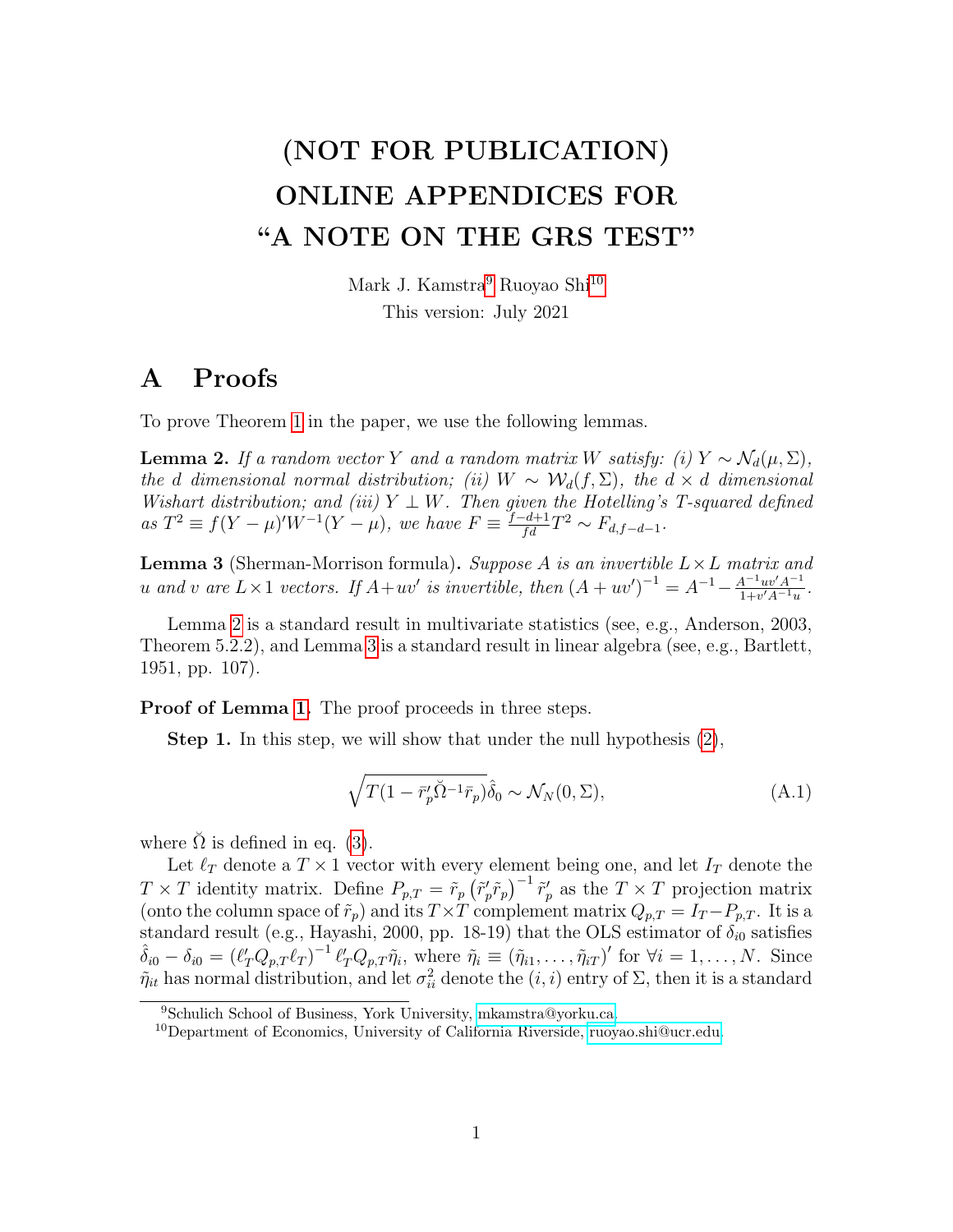result (e.g., Hayashi, 2000, Section 1.3) that  $\sqrt{\ell'_T Q_{p,T} \ell_T} \left(\hat{\delta}_{i0} - \delta_{i0}\right) \sim \mathcal{N}_1(0, \sigma_{ii}^2)$ . It then only takes some algebra to show that

<span id="page-11-1"></span>
$$
\sqrt{\ell'_T Q_{p,T} \ell_T} \left( \hat{\delta}_0 - \delta_0 \right) \sim \mathcal{N}_N(0, \Sigma). \tag{A.2}
$$

Now let's take a closer look at  $\ell'_T Q_{p,T} \ell_T$ :

$$
\ell'_{T}Q_{p,T}\ell_{T} = \ell'_{T}\ell_{T} - \ell'_{T}\tilde{r}_{p} \left(\tilde{r}'_{p}\tilde{r}_{p}\right)^{-1} \tilde{r}'_{p}\ell_{T}
$$
\n
$$
= T - \left(\sum_{t=1}^{T} \tilde{r}'_{pt}\right) \left(\sum_{t=1}^{T} \tilde{r}_{pt}\tilde{r}'_{pt}\right)^{-1} \left(\sum_{t=1}^{T} \tilde{r}_{pt}\right)
$$
\n
$$
= T - T \left(\frac{1}{T} \sum_{t=1}^{T} \tilde{r}'_{pt}\right) \left(\frac{1}{T} \sum_{t=1}^{T} \tilde{r}_{pt}\tilde{r}'_{pt}\right)^{-1} \left(\frac{1}{T} \sum_{t=1}^{T} \tilde{r}_{pt}\right)
$$
\n
$$
= T(1 - \tilde{r}'_{p}\tilde{\Omega}^{-1}\tilde{r}_{p}). \tag{A.3}
$$

Recall that  $\delta_0 = 0$  under the null hypothesis [\(2\)](#page-2-2), so eq. [\(A.2\)](#page-11-1) and [\(A.3\)](#page-11-0) together imply [\(A.1\)](#page-10-3), the claim of Step 1.

**Step 2.** In this step, we will show that  $\hat{\delta}_0 \perp \hat{\Sigma}$  and

<span id="page-11-0"></span>
$$
(T - L - 1)\Sigma \sim \mathcal{W}_N(T - L - 1, \Sigma). \tag{A.4}
$$

Let  $X = [\ell_T, \tilde{r}_p]$  denote the  $T \times (L + 1)$  design matrix of eq. [\(1\)](#page-2-1). Define the  $T \times T$  projection matrix  $P = X (X'X)^{-1} X'$  and its complement  $Q = I_T - P$ . Let  $\tilde{\eta} = [\tilde{\eta}_1, \ldots, \tilde{\eta}_N]$  denote the  $T \times N$  matrix of all disturbances in eq. [\(1\)](#page-2-1). Then by the standard results of the OLS estimators with normal disturbances (e.g. Hayashi, 2000, Section 1.3), we have  $\hat{\delta}_0 \perp \widehat{\Sigma}$  and  $(T - L - 1)\widehat{\Sigma} = \sum_{t=1}^T \hat{\eta}_t \hat{\eta}'_t = \tilde{\eta}' Q \tilde{\eta} = \tilde{\eta}' U D U' \tilde{\eta}$ , where the last equality holds by the singular value decomposition of  $Q$ , in which U is a  $T \times T$  unitary matrix, and D is a  $T \times T$  diagonal matrix with  $T - L - 1$ diagonal entries being ones and the rest being zeros. Since we assume that the rows of  $\tilde{\eta}$  are mutually independent and follow  $\mathcal{N}_N(0,\Sigma)$  distribution, the rows of  $U'\tilde{\eta}$  are also mutually independent and follow  $\mathcal{N}_N(0, \Sigma)$  distribution. This further implies that  $\tilde{\eta}' U D U' \tilde{\eta}$  has the same distribution as such sum  $S = \sum_{j=1}^{T-L-1} \xi_j \xi'_j$ , where  $\xi_j$  are mutually independent and  $\xi_j \sim \mathcal{N}_N(0, \Sigma)$   $(j = 1, \ldots, T - L - 1)$ . By construction, the distribution of S is the Wishart distribution  $W_N(T-L-1,\Sigma)$ . This proves the claim of Step 2.

Step 3. In this step, we apply Lemma [2](#page-10-1) to the results of Steps 1 and 2. After some simple algebra, we get  $\widetilde{W}^* \sim F_{N,T-N-L}$  with  $\widetilde{W}^*$  defined in eq. [\(5\)](#page-3-5). This completes the proof of Lemma [1.](#page-2-3)

**Proof of Theorem [1.](#page-3-3)** Based on Lemma [1,](#page-2-3) we only need to show that  $\widetilde{W}^*$  defined in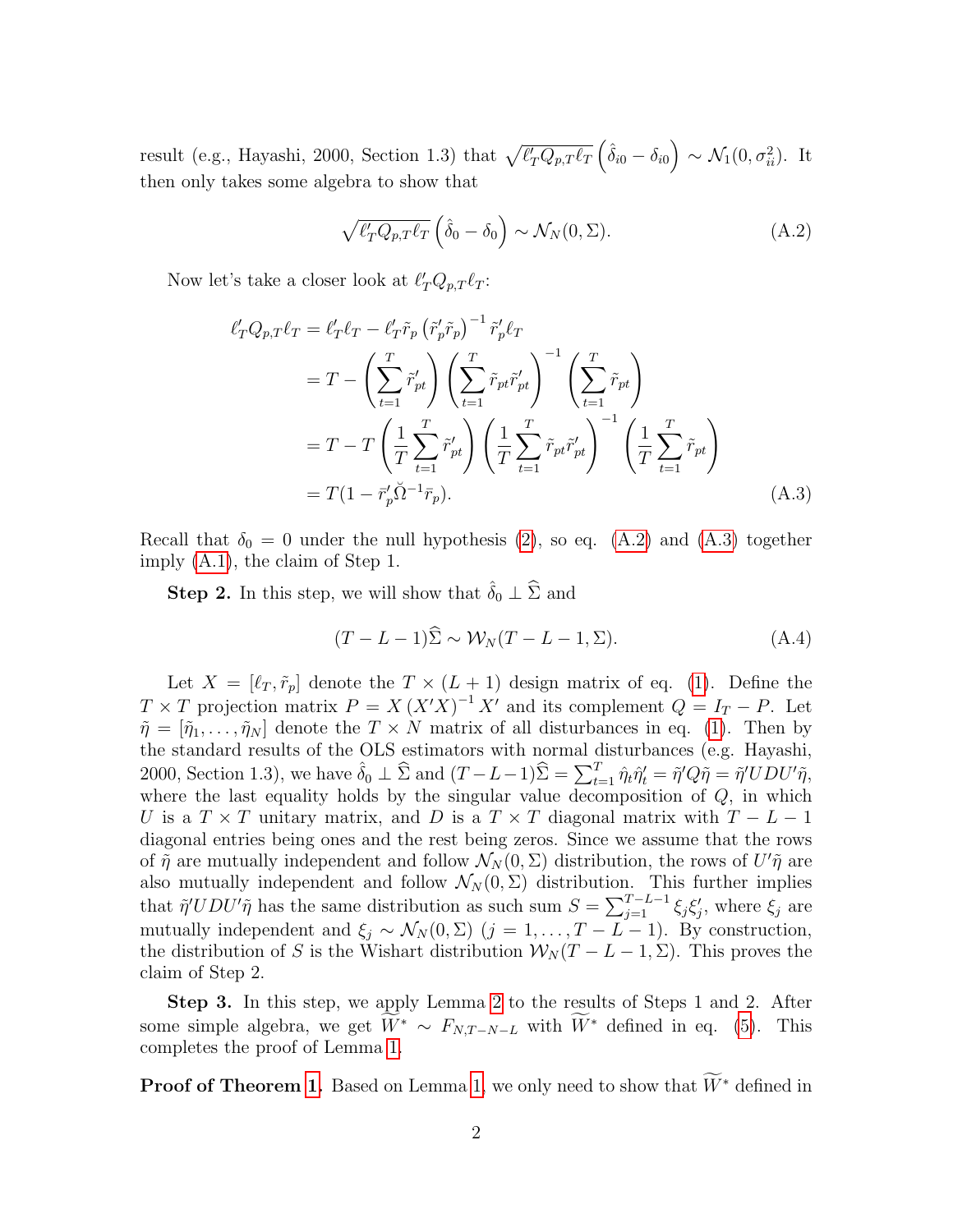eq. [\(5\)](#page-3-5) equals  $\widetilde{W}$  in eq. [\(7\)](#page-3-1). By comparing eq. [\(6\)](#page-3-2) and [\(3\)](#page-3-4), we see that  $\widetilde{\Omega} = \widetilde{\Omega} - \overline{r}_p \overline{r}'_p$ , so it suffices to show that

<span id="page-12-0"></span>
$$
1 - \bar{r}_p' \tilde{\Omega}^{-1} \bar{r}_p = \left( 1 + \bar{r}_p' \tilde{\Omega}^{-1} \bar{r}_p \right)^{-1} = \left[ 1 + \bar{r}_p' \left( \tilde{\Omega} - \bar{r}_p \bar{r}_p' \right)^{-1} \bar{r}_p \right]^{-1}.
$$
 (A.5)

Applying Lemma [3](#page-10-2) with  $A = \check{\Omega}$ ,  $u = \bar{r}_p$  and  $v = -\bar{r}_p$ , we get  $(\check{\Omega} - \bar{r}_p \bar{r}'_p)^{-1} =$  $\breve{\Omega}^{-1} + \frac{\breve{\Omega}^{-1} \bar{r}_p \bar{r}_p' \breve{\Omega}^{-1}}{1 - \bar{r}_p' \breve{\Omega}^{-1} \bar{r}_p}$  $\frac{\tilde{p}^{-1}\bar{r}_p\bar{r}'_p\tilde{\Omega}^{-1}\bar{r}_p}{1-\bar{r}'_p\tilde{\Omega}^{-1}\bar{r}_p}$ , which implies that  $1+\bar{r}'_p\left(\tilde{\Omega}-\bar{r}_p\bar{r}'_p\right)^{-1}\bar{r}_p = 1+\bar{r}_p\tilde{\Omega}^{-1}\bar{r}_p+\frac{\left(\bar{r}'_p\tilde{\Omega}^{-1}\bar{r}_p\right)^2}{1-\bar{r}'_p\tilde{\Omega}^{-1}\bar{r}_p}$  $\frac{\left(\frac{r_{p}a}{p^{a}a} - \frac{r_{p}}{r_{p}}\right)}{1-\bar{r}_{p}^{\prime}\tilde{\Omega}^{-1}\bar{r}_{p}} =$  $\left(1-\bar{r}_p'\tilde{\Omega}^{-1}\bar{r}_p\right)^{-1}$ , which further immediately implies eq. [\(A.5\)](#page-12-0). This completes the proof of Theorem [1.](#page-3-3)

### <span id="page-12-1"></span>B Simulation Results

Following the literature, we generate portfolio excess returns  $\tilde{r}_{pt}$  as normal, independent and identically distributed, calibrated to monthly U.S. stock returns. The excess return for test asset  $i$  and time  $t$  is generated based on model  $(1)$ , which is rewritten here:

$$
\tilde{r}_{it} = \delta_{i0} + \sum_{j=1}^{L} \delta_{ij} \tilde{r}_{jt} + \tilde{\eta}_{it},
$$
\n(B.1)

where  $\tilde{\eta}_{it} \sim iid$  normal across t with mean 0 and volatility  $\sigma_{ii}$ , and  $\tilde{r}_{jt} \sim iid$  normal across t with mean  $(\mu_j/L)$ , volatility  $\sigma_j$  and  $E[\tilde{\eta}_{it}\tilde{r}_{jt}] = 0$ . We set  $\mu_j = 0.01$ ,  $\sigma_j =$ 0.02,  $\sigma_{ii} = 0.08$ ,  $\delta_{ij} = 1$ ,  $\forall i, j$  and we explore only the case of  $\delta_{i0} = 0$ ,  $\forall i$ .

We explore size properties of the correct and incorrect formulas of the GRS statistic for numbers of portfolios (L) from 1 to 5, test assets (N) from 1 to 25, and sample sizes (T) from 36 (months) to 400. This spans typical applications of the GRS test. Our simulations show that the performance of the incorrect GRS formula generally suffers deterioration as the number of firms and factors increases, as one might expect. We present a subset of simulation results in Table [B.1,](#page-13-0) where the over-rejection due to the degree of freedom adjustment for the sample variance-covariance matrix of the portfolio excess returns is displayed.

The correct formula of the GRS test generally presents no evidence of incorrect size, as our simulation setting is one in which it should have correct finite-sample exact size. The incorrect formula of the GRS test shows over-rejection even at 400 months for  $(N, L) = (5, 4)$  and at 36 months months the over-rejection can be somewhat large, for instance rejecting 10.6% of the time at the 10% level for  $(N, L) = (5, 4)$ .

Bootstrap simulations using non-normal data, available on request, show a smaller deviation of the correct and incorrect GRS test size performance.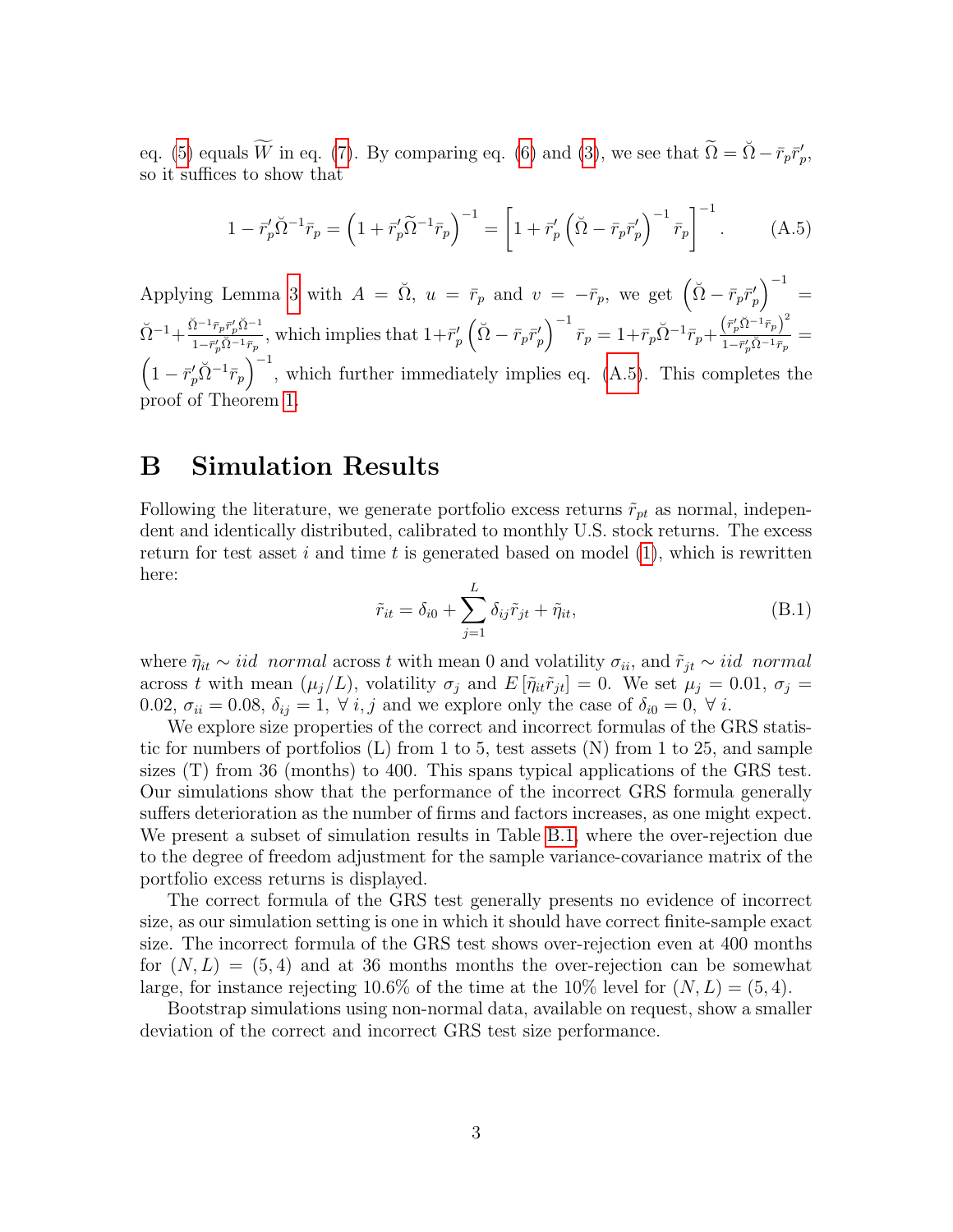<span id="page-13-0"></span>

| Test Assets | Portfolios     | Periods       | W<br>(Incorrect GRS) |        | $W$ (Correct GRS) |        |        |        |
|-------------|----------------|---------------|----------------------|--------|-------------------|--------|--------|--------|
| (N)         | (L)            | $^{\prime}T)$ | $1\%$                | $5\%$  | $10\%$            | $1\%$  | $5\%$  | $10\%$ |
| $\mathbf 1$ | 3              | 36            | 0.0107               | 0.0519 | 0.1027            | 0.0101 | 0.0500 | 0.1000 |
|             |                | 60            | 0.0104               | 0.0509 | 0.1016            | 0.0100 | 0.0498 | 0.0999 |
|             |                | 100           | 0.0103               | 0.0509 | 0.1011            | 0.0100 | 0.0502 | 0.1001 |
|             |                | 400           | 0.0100               | 0.0501 | 0.1001            | 0.0100 | 0.0499 | 0.0998 |
| 5           | 4              | 36            | 0.0111               | 0.0540 | 0.1064            | 0.0101 | 0.0502 | 0.1002 |
|             |                | 60            | 0.0107               | 0.0524 | 0.1040            | 0.0100 | 0.0499 | 0.1000 |
|             |                | 100           | 0.0104               | 0.0515 | 0.1024            | 0.0100 | 0.0500 | 0.1001 |
|             |                | 400           | 0.0100               | 0.0504 | 0.1007            | 0.0099 | 0.0500 | 0.1000 |
| 25          | $\overline{5}$ | 36            | 0.0106               | 0.0527 | 0.1050            | 0.0100 | 0.0499 | 0.0999 |
|             |                | 60            | 0.0109               | 0.0538 | 0.1064            | 0.0100 | 0.0500 | 0.1001 |
|             |                | 100           | 0.0108               | 0.0529 | 0.1046            | 0.0101 | 0.0502 | 0.1000 |
|             |                | 400           | 0.0102               | 0.0508 | 0.1012            | 0.0099 | 0.0500 | 0.0999 |

Table B.1: Null Rejection Rates

Notes: (1) Bold-faced numbers are rejection rates larger than the nominal values.

(2) The results are based on 5,000,000 simulations.

(3) The models are:  $\tilde{r}_{it} = \delta_{i0} + \sum_{j=1}^{L} \delta_{ij} \tilde{r}_{jt} + \tilde{\eta}_{it}$ , where  $\tilde{r}_{jt} \sim iid \mathcal{N}(\mu_j/L, \sigma_j^2), \tilde{\eta}_{it} \sim iid \mathcal{N}(0, \sigma_{ii}^2)$ and  $E[\tilde{\eta}_{it}\tilde{r}_{jt}] = 0$ . For  $\forall j, \mu_j = 0.01, \sigma_j = 0.02, \sigma_{ii} = 0.08, \text{ and } \delta_{ij} = 1$ .

### <span id="page-13-1"></span>C Empirical Results

We now turn to some empirical examples, borrowing from Fama and French (2015, 2016). The models they report GRS statistics for include the CAPM, the Fama-French 3-factor model, several variations of a 4-factor model, and their 5-factor model. The test assets they explore include five by five sortings based on market capitalization and various anomaly variables including operating profitability, return volatility, residual volatility, accruals and so on. We use data retrieved from the French data library, and we consider five year periods (Table [C.1](#page-14-0) Panel A) and twenty year periods (Table [C.1](#page-14-0) Panel B) drawn from the time period  $1963-2019$ .<sup>[11](#page-0-0)</sup>.

Our results with test assets can be found in Table [C.1.](#page-14-0) What we find is that the rankings of the models are sensitive to miscalculation of the GRS statistic. Consider the case of the test assets comprised of the 25 accruals-ME (market capitalization) portfolios and a five year estimation horizon. The simple CAPM and a five factor model flip rankings if we use the incorrectly calculated GRS statistic, in spite of an average absolute alpha for the CAPM that is twice as high as for the five factor model. Similarly, if we look at the five by five sorting by CAPM beta and market capitalization, the simple CAPM model is misranked above a four factor model when the incorrectly calculated GRS statistic is employed. If we expand the set of test assets

<sup>&</sup>lt;sup>11</sup>We thank Ken French for making this valuable resource freely available.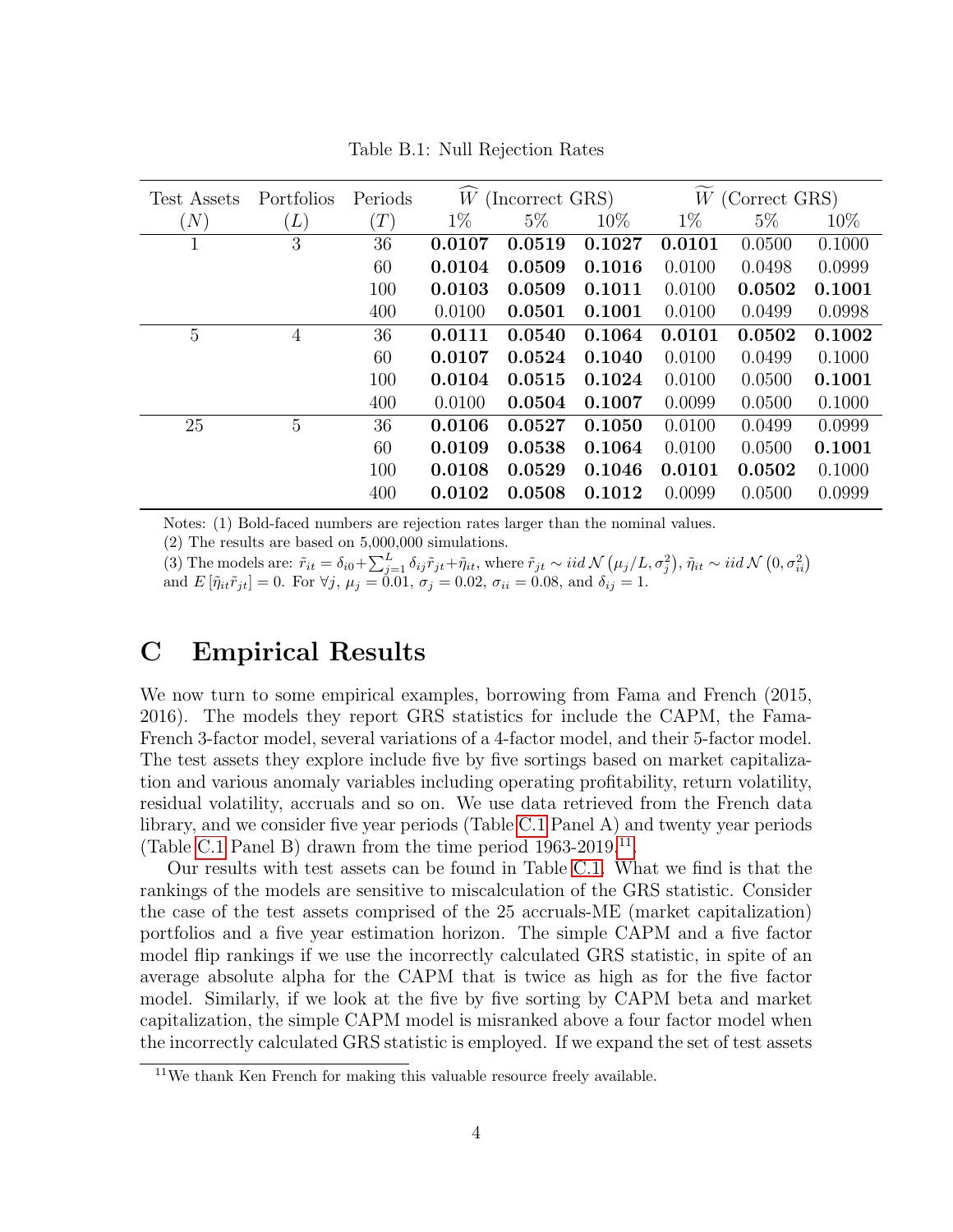<span id="page-14-0"></span>

| Test Assets                          | Average            | Correct GRS |                | Incorrect GRS |                |
|--------------------------------------|--------------------|-------------|----------------|---------------|----------------|
| Small Model                          | Annualized Alpha   |             |                |               |                |
| Large Model                          | $ \hat{\delta}_0 $ | W           | Rank           | $\widehat{W}$ | Rank           |
| Panel A:                             |                    |             |                |               |                |
| $5x5$ Accruals $\times$ ME           |                    |             |                |               |                |
| Mkt                                  | 3.02               | 0.8148      | $\bf{2}$       | 0.8150        | $\mathbf{1}$   |
| Mkt SMB HML RMW CMA                  | 1.44               | 0.8144      | 1              | 0.8174        | $\overline{2}$ |
| $5x5$ Beta $\times$ ME               |                    |             |                |               |                |
| Mkt                                  | 3.73               | 2.4026      | $\overline{2}$ | 2.4026        | 1              |
| Mkt SMB HML RMW                      | 3.46               | 2.3951      | $\mathbf{1}$   | 2.4038        | $\overline{2}$ |
| Panel B:                             |                    |             |                |               |                |
| $5x5$ ME $\times$ UMD                |                    |             |                |               |                |
| Mkt                                  | 3.99               | 2.1984      | $\overline{2}$ | 2.2078        | $\mathbf{1}$   |
| Mkt SMB HML RMW CMA                  | 3.36               | 2.1816      | $\mathbf{1}$   | 2.2293        | $\overline{2}$ |
| $5x5$ ME $\times$ OP                 |                    |             |                |               |                |
| Mkt                                  | 1.74               | 2.5132      | $\overline{2}$ | 2.5242        | $\mathbf{1}$   |
| Mkt SMB HML RMW CMA                  | 1.34               | 2.4907      | $\mathbf{1}$   | 2.5456        | $\overline{2}$ |
| $5x5$ Variance $\times$ ME           |                    |             |                |               |                |
| Mkt                                  | 4.96               | 4.5547      | $\mathbf{2}$   | 4.5744        | 1              |
| Mkt SMB HML CMA                      | 2.72               | 4.5483      | 1              | 4.6284        | $\overline{2}$ |
| $2x4x4$ ME $\times$ MEBE $\times$ OP |                    |             |                |               |                |
| Mkt                                  | 4.70               | 2.8994      | $\overline{2}$ | 2.8996        | $\mathbf 1$    |
| Mkt SMB HML CMA                      | 2.79               | 2.8993      | $\mathbf{1}$   | 2.9005        | $\overline{2}$ |

Table C.1: Ranking Between Small And Large Models

Notes: (1) In all cases, the incorrect GRS statistic inflates the large model more to flip the ranks. (2) For Panel A the sample periods cover January 2002 to December 2006 and January 2007 to December 2011, respectively.

(3) For Panel B the sample periods are 20 year windows selected from 1963 to 2019.

(4) For detailed description of the factor and test asset construction see Fama and French (2015, 2016).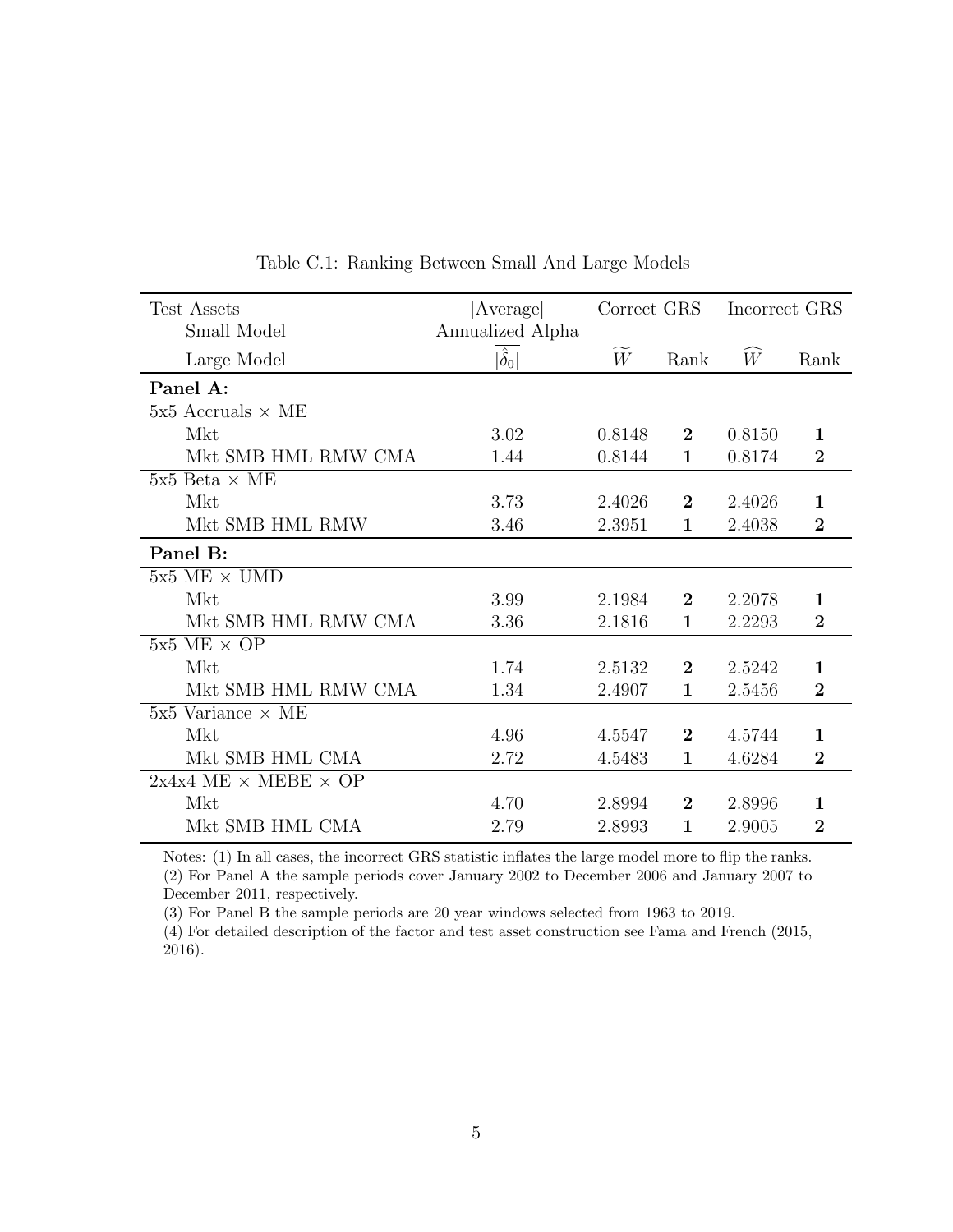(results available on request), we see that very few models maintain their ranking if we use the incorrectly calculated GRS statistic.

It is not difficult to find cases using a fifteen or twenty year window for which rankings of models flip. It is also common to find a model with a large average alpha incorrectly ranked above another which a much smaller alpha. See for instance the case of a five by five sorting by market capitalization and momentum (UMD), five by five sorting by market capitalization and operating profit (OP), five by five sorting by market capitalization and total return variance, two by four by four sorting by market capitalization, book-to-market (BEME) and operating profits, all cases for which the CAPM is ranked incorrectly as superior to a four or five factor model.

The important insights to take away from these results include that the error in calculating the GRS statistic is unlikely to overturn studies using several decades of monthly return data, but can have a material impact on empirical results when twenty or fewer years of data are used, which is not uncommon in empirical asset pricing studies. For example, Barillas and Shanken (2018) do not use the GRS but do model comparisons on a little less than fifteen years of monthly data. Sha and Gao (2019) use 144 months of data and exploit six metrics to evaluation factor model performance, including the GRS statistic. Baek and Bilson (2015) consider 234 months of data in a subsample estimation. Chiah, Chai, Zhong and Li (2016) use 23 years of data when comparing models using the GRS. One takeaway from these papers is that many situations involving specialized data (like Sha and Gao 2019 and their exploration of mutual fund returns in China) or sub-sample robustness checks (like Baek and Bilson 2015) necessarily are constrained to shorter samples than fifty or even twenty years, so that the bias from an incorrectly calculated GRS statistic becomes large.

### <span id="page-15-0"></span>D Derivation of Eq.  $(11)$

The optimal portfolio weights  $\omega^*$  solve

$$
\min_{\omega} \omega' \Omega_{\tilde{r}} \omega, \quad \text{subject to} \quad \omega' \mu_{\tilde{r}} = m.
$$

The first order conditions for this problems are  $\omega^* = \varphi \Omega_{\tilde{r}}^{-1} \mu_{\tilde{r}}$  and  $\varphi = m/(\mu_{\tilde{r}}' \Omega_{\tilde{r}}^{-1} \mu_{\tilde{r}})$ , where  $\varphi$  is the Lagrange multiplier. Recall that the Sharpe ratio captures the mean excess return to a portfolio per unit of volatility (standard deviation), so the squared Sharpe ratio of the optimal portfolio composed of these  $K$  assets is

$$
\theta^{*2} \equiv \left(\frac{m}{\sqrt{\omega^{*'}\Omega_{\tilde{r}}\omega^{*}}}\right)^2 = \mu'_{\tilde{r}}\Omega_{\tilde{r}}^{-1}\mu_{\tilde{r}},
$$

in which the variance-covariance matrix  $\Omega_{\tilde{r}}$  plays a central role.

Applying this general result, we know that when the constituent assets are the L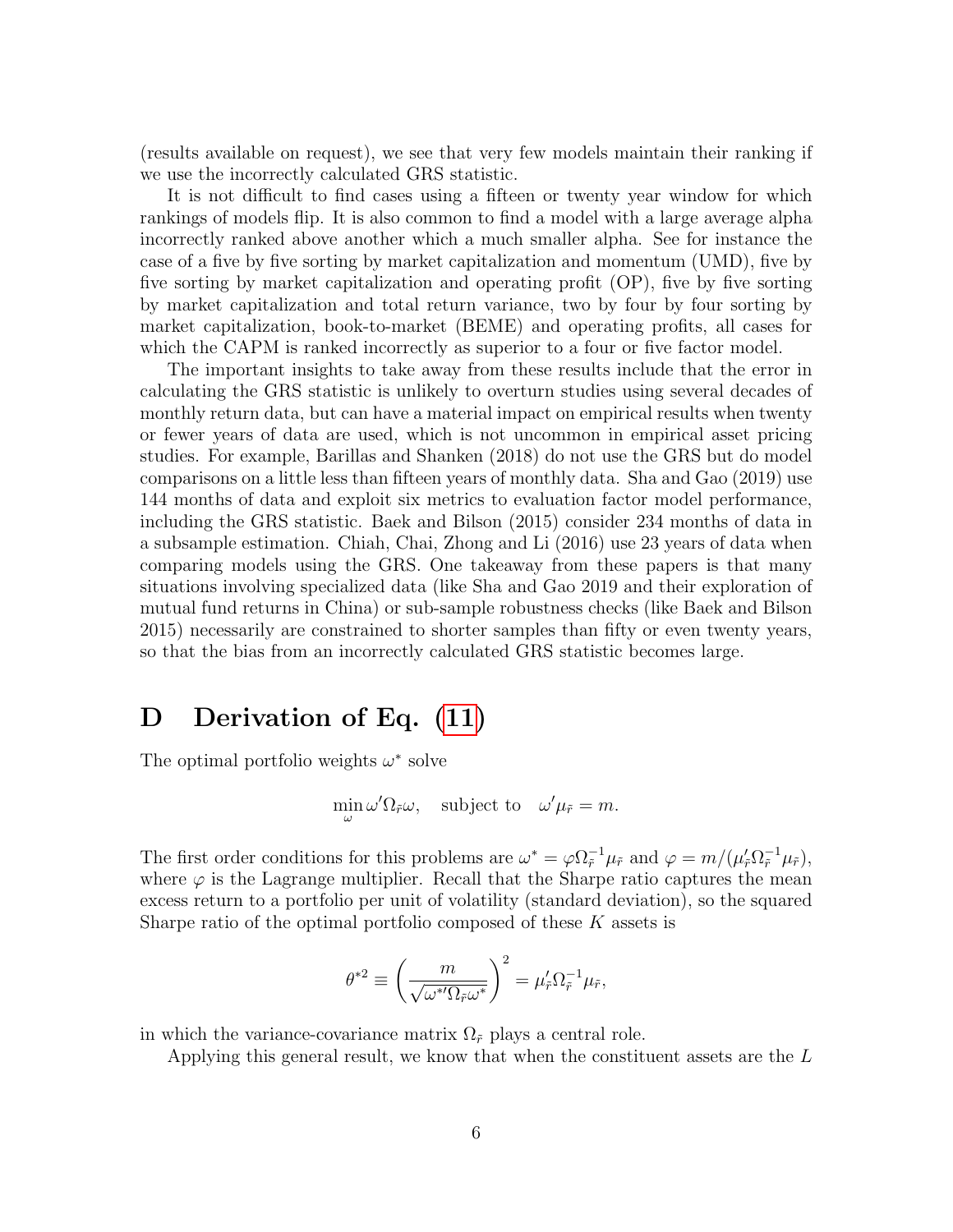portfolios, the squared Sharpe ratio is

<span id="page-16-1"></span>
$$
\theta_p^{*2} = \mu_{\tilde{r}_p}^{\prime} \Omega^{-1} \mu_{\tilde{r}_p}.
$$
\n(D.1)

When the constituent assets include both the  $N$  test assets and the  $L$  portfolios, the squared Sharpe ratio is  $\theta_{N+L}^{*2} = \mu_{\tilde{r}_{N+L}}' \Omega_{\tilde{r}_N}^{-1}$  $\tilde{r}_{N+L}^{-1} \mu_{\tilde{r}_{N+L}}$ , where  $\mu_{\tilde{r}_{N+L}} \equiv (\mu'_{\tilde{r}_N}, \mu'_{\tilde{r}_p})'$ ,

<span id="page-16-0"></span>
$$
\Omega_{\tilde{r}_{N+L}} \equiv \begin{bmatrix} \delta\Omega\delta' + \Sigma & \delta\Omega \\ \Omega\delta' & \Omega \end{bmatrix},
$$
\n(D.2)

and  $\delta \equiv [\delta_1, \ldots, \delta_N]'$  with  $\delta_i$  being the slope coefficient in model [\(1\)](#page-2-1). Eq. [\(D.2\)](#page-16-0) holds because we can rewrite the variance-covariance matrix of the N test assets and their covariance matrix with the L portfolios using  $\Omega$ ,  $\Sigma$  and  $\delta$  (in the same way as  $\tilde{V}$  on p.1143 and eq. (24) in GRS, 1989). Applying the inverse formula for a block matrix and noticing the relationship between  $\mu_{\tilde{r}_N}$  and  $\mu_{\tilde{r}_p}$  implied by model [\(1\)](#page-2-1), we get

$$
\theta_{N+L}^{*2} = \theta_p^{*2} + \delta_0' \Sigma^{-1} \delta_0,\tag{D.3}
$$

which is essentially the same as eq. (22) and (23) in MacKinlay (1995). This, together with eq. [\(D.1\)](#page-16-1) and simple algebra, further implies eq. [\(11\)](#page-7-0).

### E Software Packages

SAS and R packages to implement our generalized GRS test can be found at the authors' websites:<http://markkamstra.com/data.html> (SAS) and<https://ruoyaoshi.github.io/> (R). A Stata package grsftest coded by Mengnan (Cliff) Zhu can be found at [https://ideas.repec.org/c/boc/bocode/s458828.html.](https://ideas.repec.org/c/boc/bocode/s458828.html)

### References

- Anderson, T.W., 2003. An Introduction to Multivariate Statistical Analysis, Third Edition. Wiley-Interscience.
- Baek, S. and Bilson, J.F., 2015. Size and value risk in financial firms. *Journal of* Banking and Finance 55, 295-326.
- Barillas, F. and Shanken, J., 2018. Comparing asset pricing models. The Journal of Finance 73(2), 715-754.
- Bartlett, M. S., 1951. An Inverse Matrix Adjustment Arising in Discriminant Analysis. The Annals of Mathematical Statistics 22(1), 107-111.
- Chiah, M., Chai, D., Zhong, A. and Li, S., 2016. A Better Model? An empirical investigation of the Fama-French five-factor model in Australia. International